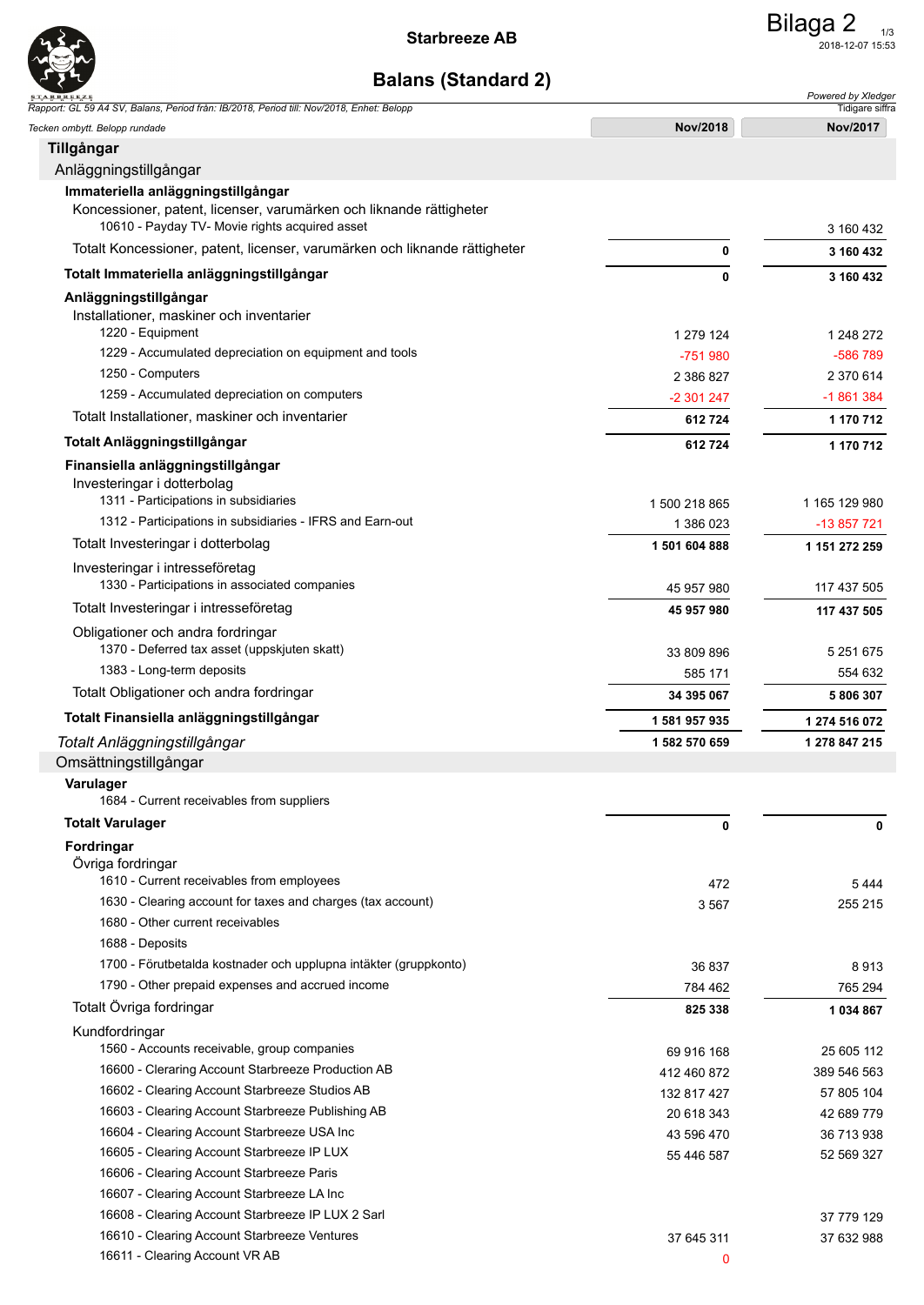

| <b>STARBREEZE</b>                                                                                                         |               | Powered by Xledger                 |
|---------------------------------------------------------------------------------------------------------------------------|---------------|------------------------------------|
| Rapport: GL 59 A4 SV, Balans, Period från: IB/2018, Period till: Nov/2018, Enhet: Belopp<br>Tecken ombytt. Belopp rundade | Nov/2018      | Tidigare siffra<br><b>Nov/2017</b> |
| 16612 - Clearing Account Starbreeze Paris SAS (ePawn)                                                                     | 35 700 347    | 34 208 562                         |
| 16613 - Clearing Account Starbreeze Barcelona                                                                             | 3705884       | 3 551 029                          |
| 16614 - Clearing Account Nozon                                                                                            | 4 654 125     | 4 212 133                          |
| 16615 - Clearing Account Parallaxter                                                                                      | 24 616 578    | 12 884 170                         |
| 16616 - Clearing Account Enterspace                                                                                       |               | 21 050 000                         |
| 16617 - Clearing Account Enterspace International                                                                         | 30 491 951    |                                    |
| 16618 - Clearing Account Starbreeze Middle East                                                                           | 2 451 936     |                                    |
| 16620 - Clearing Account Dhruva interactive                                                                               | 2 2 11 6 3 6  |                                    |
| <b>Totalt Kundfordringar</b>                                                                                              | 876 333 635   | 756 247 833                        |
| <b>Totalt Fordringar</b>                                                                                                  | 877 158 973   | 757 282 700                        |
| Kassa och bank                                                                                                            |               |                                    |
| 1910 - Cash in hand                                                                                                       |               |                                    |
| 1930 - Bank SEK                                                                                                           | 15 262 862    | 73 111 412                         |
| 1931 - Bank USD                                                                                                           | 3523          | 1 272 005                          |
| 1932 - Bank EUR                                                                                                           | 384 975       | 2 049 188                          |
| 1933 - Bank CAD                                                                                                           | 16 583        | 17889                              |
| 1934 - Bank SEK manual reconciliation                                                                                     |               | 2 015 546                          |
| 1991 - 5117-10 982 13 Depå Catella                                                                                        | 21 356        | 169 507                            |
| <b>Totalt Kassa och bank</b>                                                                                              | 15 689 300    | 78 635 547                         |
| Totalt Omsättningstillgångar                                                                                              | 892 848 273   | 835 918 247                        |
| <b>Totalt Tillgångar</b>                                                                                                  | 2 475 418 932 | 2 114 765 462                      |
| Skulder och eget kapital                                                                                                  |               |                                    |
| Eget kapital                                                                                                              |               |                                    |
| Inbetalt aktiekapital                                                                                                     |               |                                    |
| Företagskapital                                                                                                           |               |                                    |
| 2081 - Share capital                                                                                                      | 6 505 911     | 5 660 758                          |
| Totalt Företagskapital                                                                                                    | 6 505 911     | 5 660 758                          |
| <b>Totalt Inbetalt aktiekapital</b>                                                                                       | 6 505 911     | 5 660 758                          |
| <b>Balanserade vinstmedel</b><br>Fond för värderingsskillnader                                                            |               |                                    |
| 2065 - Fair value reserve                                                                                                 |               | 328 543                            |
| 2153 - Accumulated excess depreciation on machinery and equipment                                                         | 15812         | 15812                              |
| Totalt Fond för värderingsskillnader                                                                                      | 15812         | 344 355                            |
| Övrigt eget kapital<br>2087 - Share premium reserve                                                                       | 1581008803    | 1 184 138 858                      |
| 2088 - Emission cost                                                                                                      | -23 191 461   | -6 227 569                         |
| 2089 - Eget kapitalandel obeskattade reserver                                                                             |               |                                    |
| 2091 - Profit or loss carried forward                                                                                     | 82 561 951    | 76 944 341                         |
| 2093 - Shareholders contributions                                                                                         | 2 778 747     | 2 778 747                          |
| 2098 - Profit or loss from the previous year                                                                              | -56 750 204   | -81 837 633                        |
| Totalt Övrigt eget kapital                                                                                                | 1 586 407 836 | 1 175 796 743                      |
| <b>Totalt Balanserade vinstmedel</b>                                                                                      | 1 586 423 648 | 1 176 141 098                      |
| Totalt Eget kapital                                                                                                       | 1 592 929 558 | 1 181 801 857                      |
| <b>Skulder</b>                                                                                                            |               |                                    |
| Övriga långsiktiga skulder                                                                                                |               |                                    |
| Konvertibla lån                                                                                                           |               |                                    |
| 2321 - Convertible Ioans                                                                                                  | 198 963 375   | 186 651 530                        |
| 2322 - Derivat                                                                                                            | 11 475 204    | 24 900 646                         |
| 2323 - Convertible Ioans Acer                                                                                             | 71 476 404    | 71 240 880                         |
| Totalt Konvertibla lån                                                                                                    | 281 914 983   | 282 793 056                        |
| Övriga långsiktiga skulder                                                                                                |               |                                    |
| 2390 - Liability earnout Geminose                                                                                         | 28 883 953    | 15 995 086                         |
| 2391 - Liability earnout ePawn                                                                                            | 284 756 529   | 325 168 406                        |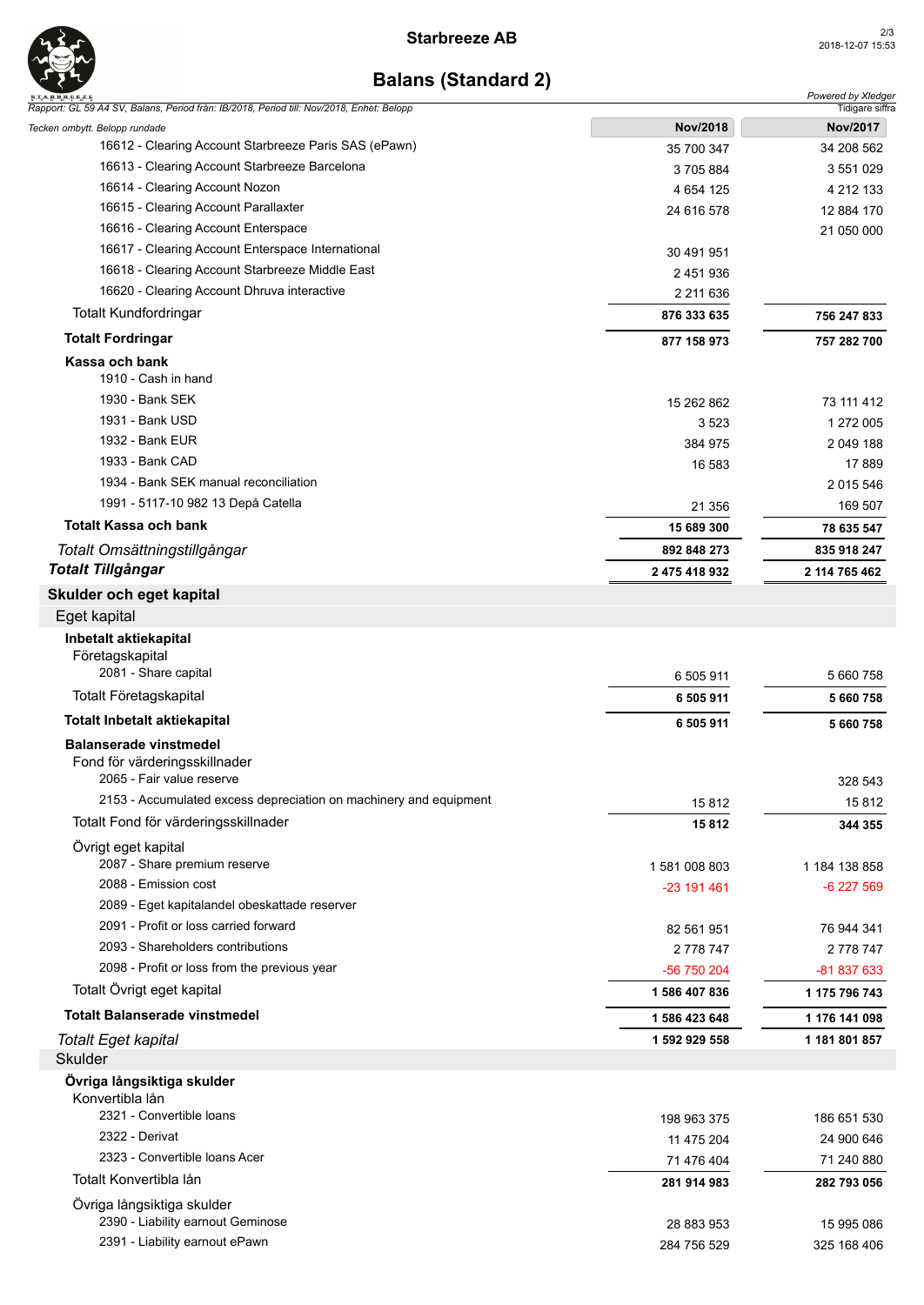

| <b>STARBREEZE</b><br>Rapport: GL 59 A4 SV, Balans, Period från: IB/2018, Period till: Nov/2018, Enhet: Belopp |               | Powered by Xledger<br>Tidigare siffra |
|---------------------------------------------------------------------------------------------------------------|---------------|---------------------------------------|
| Tecken ombytt. Belopp rundade                                                                                 | Nov/2018      | Nov/2017                              |
| Totalt Ovriga långsiktiga skulder                                                                             | 313 640 482   | 341 163 492                           |
| Totalt Övriga långsiktiga skulder                                                                             | 595 555 465   | 623 956 548                           |
| Kortfristig skuld                                                                                             |               |                                       |
| Leverantörsskuld                                                                                              |               |                                       |
| 2440 - Accounts payable - trade                                                                               | 2 041 405     | 1919398                               |
| 2460 - Accounts payable, group companies                                                                      | 3 4 1 4 4 7 8 | 970 615                               |
| 28600 - Clearing Account Starbreeze Production AB                                                             | 193 247 285   | 193 247 285                           |
| 28602 - Clearing Account Starbreeze Studios AB                                                                | 3 971 696     | 3 971 696                             |
| 28603 - Clearing Account Starbreeze Publishing AB                                                             | 75 700 000    | 75 700 000                            |
| 28610 - Clearing Account Starbreeze Ventures                                                                  | 19 999 599    | 19 999 599                            |
| 28611 - Clearing Account Starbreeze VR AB                                                                     |               |                                       |
| 28618 - Clearing Account Starbreeze Middle East                                                               | 235 180       |                                       |
| Totalt Leverantörsskuld                                                                                       | 298 609 642   | 295 808 593                           |
| Skattekostnad                                                                                                 |               |                                       |
| 2510 - Tax liabilities                                                                                        | -5 779 577    | -284 702                              |
| <b>Totalt Skattekostnad</b>                                                                                   | -5779 577     | -284 702                              |
| Obetalda sociala kostnader                                                                                    |               |                                       |
| 2610 - Output VAT, full rate                                                                                  | 69 012        |                                       |
| 2616 - Output VAT, margin scheme 25 %                                                                         | 134 949       |                                       |
| 2640 - Input VAT                                                                                              | $-238689$     | 0                                     |
| 2645 - Estimated input VAT on purchases from abroad                                                           | $-134949$     |                                       |
| 2651 - Redovisningskonto för moms (reskontra).                                                                | $-245553$     | -2 027 310                            |
| 2710 - Employee withholding taxes                                                                             | 1 330 229     | 999 289                               |
| 2731 - Clearing account for statutory social security contributions and special payroll to                    | 925 004       | 721 013                               |
| 2732 - Clearing account for special payroll tax                                                               | 699 785       | 939 758                               |
| 2941 - Estimated accrued statutory social security contribution                                               |               | 1 306 814                             |
| Totalt Obetalda sociala kostnader                                                                             | 2 539 789     | 1939 564                              |
| Ovriga kortfristiga skulder                                                                                   |               |                                       |
| 2910 - Accrued wages and salaries                                                                             |               | 2 200 000                             |
| 2920 - Accrued holiday pay                                                                                    | 5748131       | 5 308 601                             |
| 2921 - Accrued Social security contributions on holiday pay                                                   | 1806063       | 1 667 962                             |
| 2990 - Other accrued expenses and deferred income<br>2999 - Other accrued expenses and deferred income        | 3 3 2 3 9 9 5 | 2 337 386                             |
|                                                                                                               |               | 29 654                                |
| Totalt Övriga kortfristiga skulder                                                                            | 10 878 188    | 11 543 603                            |
| <b>Totalt Kortfristig skuld</b>                                                                               | 306 248 042   | 309 007 058                           |
| <b>Totalt Skulder</b>                                                                                         | 901 803 507   | 932 963 606                           |
| <b>Totalt Skulder och eget kapital</b>                                                                        | 2 494 733 065 | 2 114 765 462                         |
| <b>Totalt Balans</b>                                                                                          | 19 314 133    | 0                                     |
| <b>Assets</b>                                                                                                 |               |                                       |
| <b>Current Assets</b>                                                                                         |               |                                       |
| <b>Prepaid Expenses</b>                                                                                       |               |                                       |
| 1700 - Förutbetalda kostnader och upplupna intäkter (gruppkonto)                                              | 36 837        | 8913                                  |
| 1790 - Other prepaid expenses and accrued income                                                              | 784 462       | 765 294                               |
| <b>Totalt Prepaid Expenses</b>                                                                                | 821 299       | 774 208                               |
| <b>Totalt Current Assets</b>                                                                                  | 821 299       | 774 208                               |
| <b>Totalt Assets</b>                                                                                          | 821 299       | 774 208                               |
| <b>Totalt Balance</b>                                                                                         | $-821299$     | -774 208                              |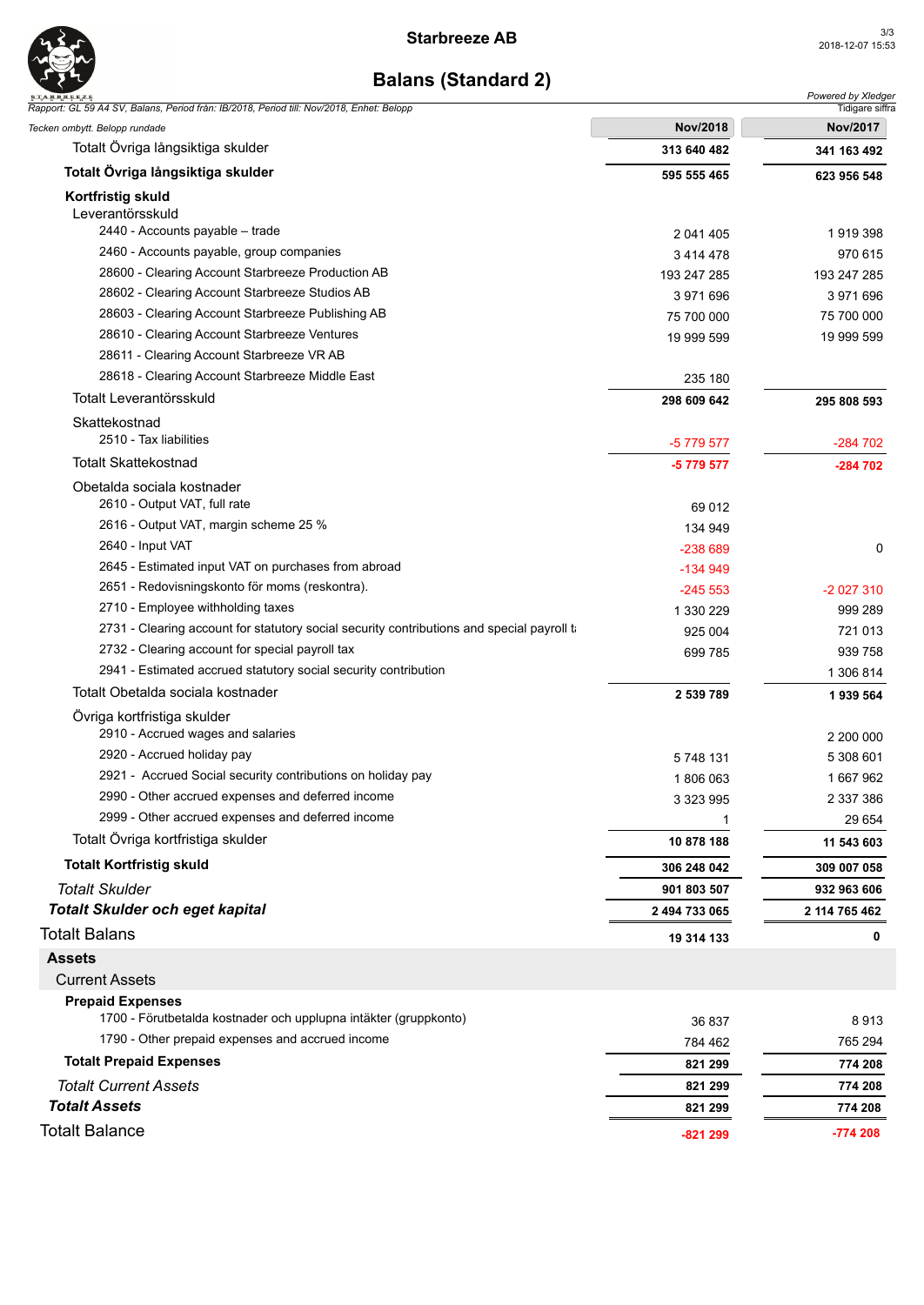

| <b>STARBREEZE</b><br>Rapport: GL 59 A4 SV, Balans, Period från: IB/2018, Period till: Nov/2018, Enhet: Belopp |             | Powered by Xledger<br>Tidigare siffra |
|---------------------------------------------------------------------------------------------------------------|-------------|---------------------------------------|
| Tecken ombytt. Belopp rundade                                                                                 | Nov/2018    | Nov/2017                              |
| Tillgångar                                                                                                    |             |                                       |
| Anläggningstillgångar                                                                                         |             |                                       |
| Anläggningstillgångar                                                                                         |             |                                       |
| Installationer, maskiner och inventarier                                                                      |             |                                       |
| 1220 - Equipment                                                                                              | 9468714     | 8745952                               |
| 1229 - Accumulated depreciation on equipment and tools                                                        | -4 408 324  | -2 532 071                            |
| 1230 - Fixtures and fittings                                                                                  | 12 765 789  | 10 892 826                            |
| 1239 - Accumulated depreciation on fixtures and fittings                                                      | $-5190751$  | -2 737 054                            |
| 1250 - Computers                                                                                              | 6461661     | 4 384 511                             |
| 1259 - Accumulated depreciation on computers                                                                  | -3 329 469  | $-1544637$                            |
| Totalt Installationer, maskiner och inventarier                                                               | 15 767 620  | 17 209 528                            |
| Totalt Anläggningstillgångar                                                                                  | 15 767 620  | 17 209 528                            |
| Finansiella anläggningstillgångar<br>Investeringar i dotterbolag                                              |             |                                       |
| 1311 - Participations in subsidiaries                                                                         | 12 3 23     |                                       |
| Totalt Investeringar i dotterbolag                                                                            | 12 3 23     | 0                                     |
| Obligationer och andra fordringar                                                                             |             |                                       |
| 1370 - Deferred tax asset (uppskjuten skatt)                                                                  | 19 891 694  | 10 408 569                            |
| 1383 - Long-term deposits                                                                                     | 4 600 000   | 4 600 000                             |
| Totalt Obligationer och andra fordringar                                                                      | 24 491 694  | 15 008 569                            |
| Totalt Finansiella anläggningstillgångar                                                                      | 24 504 017  | 15 008 569                            |
| Totalt Anläggningstillgångar                                                                                  | 40 271 637  | 32 218 097                            |
| Omsättningstillgångar                                                                                         |             |                                       |
| Varulager                                                                                                     |             |                                       |
| 1684 - Current receivables from suppliers                                                                     | 50 805      | 50 805                                |
| <b>Totalt Varulager</b>                                                                                       | 50 805      | 50 805                                |
| <b>Fordringar</b>                                                                                             |             |                                       |
| Övriga fordringar                                                                                             |             |                                       |
| 1610 - Current receivables from employees                                                                     | 14 771      | $-18741$                              |
| 1630 - Clearing account for taxes and charges (tax account)                                                   |             | 35                                    |
| 1680 - Other current receivables                                                                              | 1 112 115   | 1 063 345                             |
| 1700 - Förutbetalda kostnader och upplupna intäkter (gruppkonto)                                              |             | 60 000                                |
| 1790 - Other prepaid expenses and accrued income                                                              | 4 619 556   | 12 002 334                            |
| Totalt Övriga fordringar                                                                                      | 5746442     | 13 106 973                            |
| Kundfordringar                                                                                                |             |                                       |
| 1500 - Accounts receivable                                                                                    | 206 736     | 228 350                               |
| 1560 - Accounts receivable, group companies                                                                   | 94 327 735  | 52 712 048                            |
| 16600 - Cleraring Account Starbreeze Production AB                                                            | 15 668 200  | 15 668 200                            |
| 16601 - Clearing Account Starbreeze AB                                                                        | 3 971 696   | 3 971 696                             |
| 16603 - Clearing Account Starbreeze Publishing AB                                                             | 20 581 952  | 20 581 952                            |
| 16604 - Clearing Account Starbreeze USA Inc                                                                   |             |                                       |
| 16605 - Clearing Account Starbreeze IP LUX                                                                    | 1685936     | 1 545 885                             |
| 16608 - Clearing Account Starbreeze IP LUX 2 Sarl                                                             | 1 298 934   | 1 298 934                             |
| 16617 - Clearing Account Enterspace International                                                             | 49 224      |                                       |
| 16619 - Clearing Account SBZ Sports Association                                                               | 20 390      |                                       |
| Totalt Kundfordringar                                                                                         | 137 810 804 | 96 007 066                            |
| <b>Totalt Fordringar</b>                                                                                      | 143 557 246 | 109 114 039                           |
| Kassa och bank                                                                                                |             |                                       |
| 1910 - Cash in hand                                                                                           | 0           | 0                                     |
| 1930 - Bank SEK                                                                                               | 2 845 132   | 4 855 184                             |
| 1931 - Bank USD                                                                                               | 18 110      | 333 081                               |
| 1932 - Bank EUR                                                                                               | 106 160     | 525 052                               |
| 1934 - Bank SEK manual reconciliation                                                                         | 75 000 000  |                                       |
| 1937 - Paypal                                                                                                 | 8 2 4 1     | 33 195                                |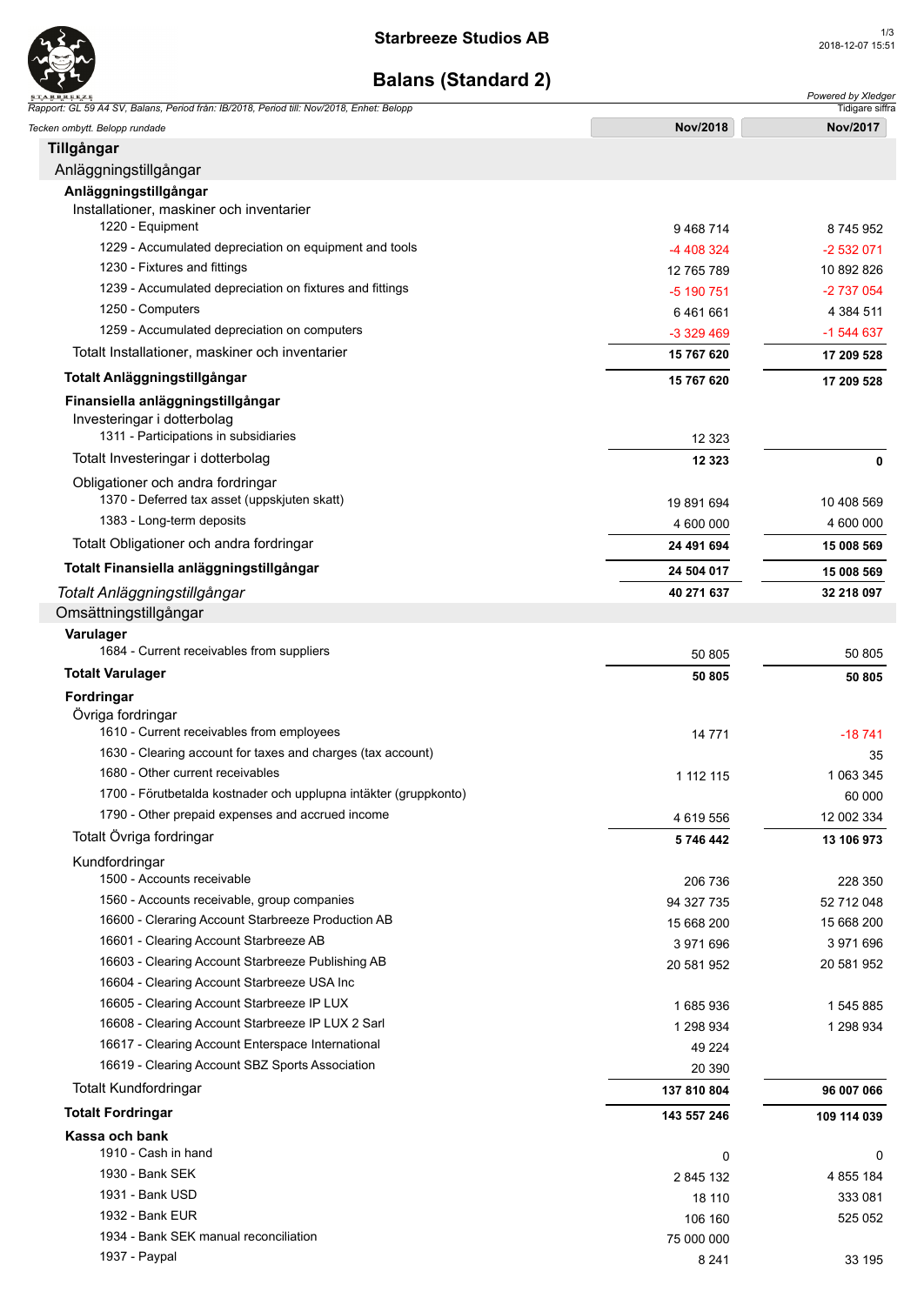

| <b>STARBREEZE</b><br>Rapport: GL 59 A4 SV, Balans, Period från: IB/2018, Period till: Nov/2018, Enhet: Belopp |                            | Powered by Xledger<br>Tidigare siffra |
|---------------------------------------------------------------------------------------------------------------|----------------------------|---------------------------------------|
| Tecken ombytt. Belopp rundade                                                                                 | <b>Nov/2018</b>            | Nov/2017                              |
| 1938 - Paypal USD                                                                                             |                            | 90                                    |
| <b>Totalt Kassa och bank</b>                                                                                  | 77 977 642                 | 5746602                               |
| Totalt Omsättningstillgångar                                                                                  | 221 585 693                | 114 911 446                           |
| <b>Totalt Tillgångar</b>                                                                                      | 261 857 330                | 147 129 543                           |
| Skulder och eget kapital                                                                                      |                            |                                       |
| Eget kapital                                                                                                  |                            |                                       |
| Inbetalt aktiekapital                                                                                         |                            |                                       |
| Företagskapital<br>2081 - Share capital                                                                       |                            |                                       |
|                                                                                                               | 100 000                    | 100 000                               |
| Totalt Företagskapital                                                                                        | 100 000                    | 100 000                               |
| <b>Totalt Inbetalt aktiekapital</b>                                                                           | 100 000                    | 100 000                               |
| <b>Balanserade vinstmedel</b>                                                                                 |                            |                                       |
| Fond för värderingsskillnader<br>2153 - Accumulated excess depreciation on machinery and equipment            | 434 002                    | 434 002                               |
| Totalt Fond för värderingsskillnader                                                                          | 434 002                    | 434 002                               |
| Övrigt eget kapital                                                                                           |                            |                                       |
| 2086 - Statutory reserve                                                                                      | 16 065                     | 16 065                                |
| 2087 - Share premium reserve                                                                                  | 27 047 537                 | 26 775 760                            |
| 2091 - Profit or loss carried forward                                                                         | $-653$ 130                 | $-653$ 130                            |
| 2093 - Shareholders contributions                                                                             | 11 383 717                 | 11 383 717                            |
| 2098 - Profit or loss from the previous year                                                                  | $-1916819$                 | $-1515778$                            |
| Totalt Övrigt eget kapital                                                                                    | 35 877 370                 | 36 006 634                            |
| <b>Totalt Balanserade vinstmedel</b>                                                                          | 36 311 372                 | 36 440 636                            |
| <b>Totalt Eget kapital</b>                                                                                    | 36 411 372                 | 36 540 636                            |
| <b>Skulder</b>                                                                                                |                            |                                       |
| Kortfristig skuld                                                                                             |                            |                                       |
| Leverantörsskuld<br>2440 - Accounts payable - trade                                                           |                            |                                       |
| 2460 - Accounts payable, group companies                                                                      | 4 537 302                  | 11 181 429                            |
| 28600 - Clearing Account Starbreeze Production AB                                                             | 44 626 524<br>3 278 312    | 19 171 772<br>3 278 312               |
| 28601 - Clearing Account Starbreeze AB                                                                        | 132 817 427                | 57 805 104                            |
| Totalt Leverantörsskuld                                                                                       | 185 259 565                | 91 436 616                            |
| Skattekostnad                                                                                                 |                            |                                       |
| 2510 - Tax liabilities                                                                                        | -1 138 740                 | -529 672                              |
| <b>Totalt Skattekostnad</b>                                                                                   | -1 138 740                 | -529 672                              |
| Obetalda sociala kostnader                                                                                    |                            |                                       |
| 2610 - Output VAT, full rate                                                                                  | 4 941 609                  |                                       |
| 2616 - Output VAT, margin scheme 25 %                                                                         | 82 860                     |                                       |
| 2640 - Input VAT                                                                                              | -236 576                   | $-1235$                               |
| 2645 - Estimated input VAT on purchases from abroad                                                           | $-82860$                   |                                       |
| 2651 - Redovisningskonto för moms (reskontra).                                                                | 2 627 145                  | 5 0 5 2 7 5 3                         |
| 2710 - Employee withholding taxes                                                                             | 2 4 2 5 7 1 0              | 1761078                               |
| 2731 - Clearing account for statutory social security contributions and special payroll to                    | 2 736 324                  | 2 127 318                             |
| 2732 - Clearing account for special payroll tax                                                               | 2 956 904                  | 785 505                               |
| 2941 - Estimated accrued statutory social security contribution                                               |                            | 548 724                               |
| Totalt Obetalda sociala kostnader                                                                             | 15 451 116                 | 10 274 143                            |
| Övriga kortfristiga skulder<br>2910 - Accrued wages and salaries                                              |                            |                                       |
| 2920 - Accrued holiday pay                                                                                    | 6 220 001                  | 3 867 952<br>4 237 311                |
| 2921 - Accrued Social security contributions on holiday pay                                                   | 7 461 353<br>2 3 2 5 4 7 4 | 1 302 556                             |
| 2990 - Other accrued expenses and deferred income                                                             | 282 080                    |                                       |
| Totalt Övriga kortfristiga skulder                                                                            | 16 288 908                 | 9 407 819                             |
| <b>Totalt Kortfristig skuld</b>                                                                               |                            |                                       |
|                                                                                                               | 215 860 849                | 110 588 907                           |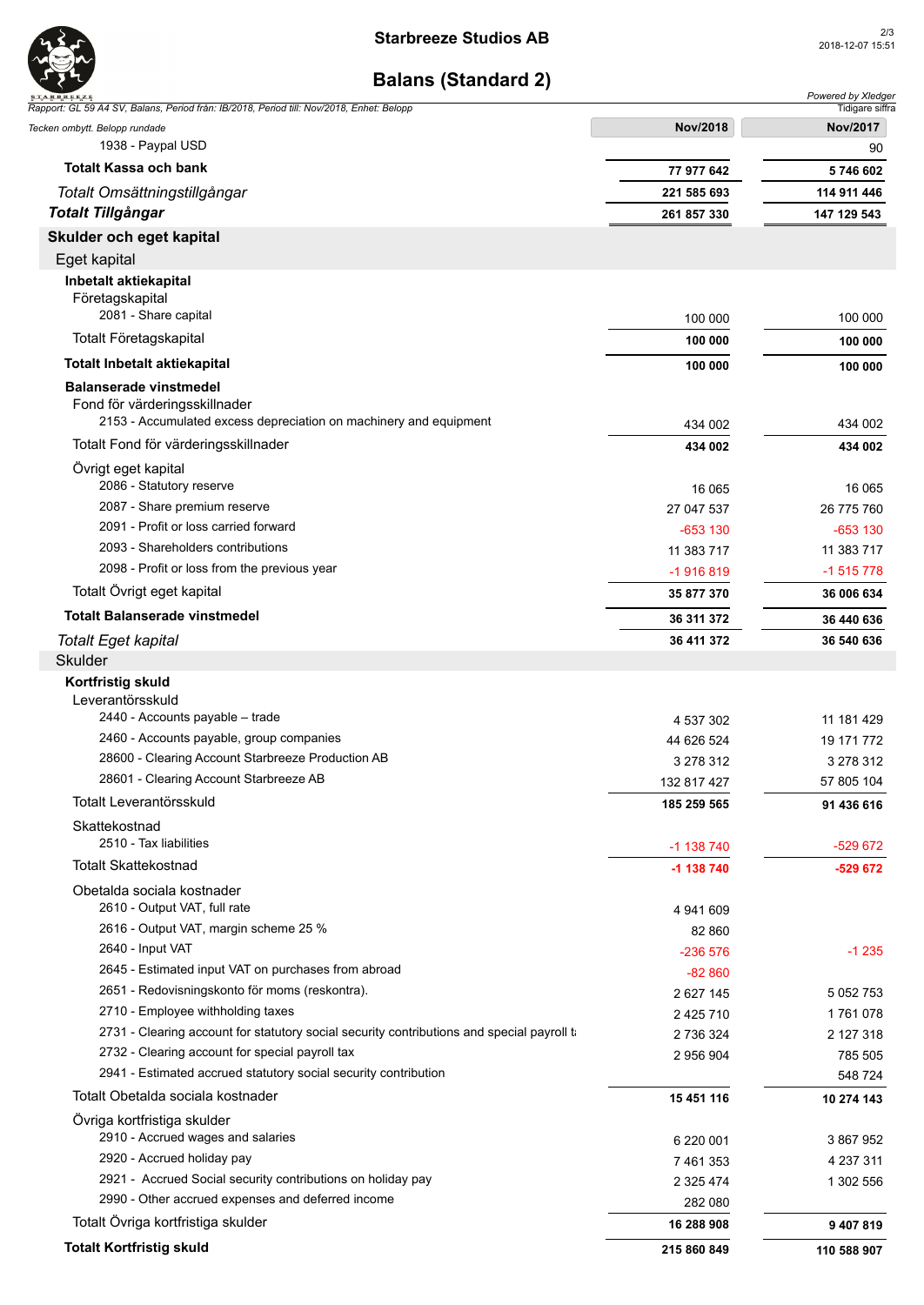

#### **Starbreeze Studios AB**

| <b>STARBREEZE</b>                                                                        |             | Powered by Xledger |
|------------------------------------------------------------------------------------------|-------------|--------------------|
| Rapport: GL 59 A4 SV, Balans, Period från: IB/2018, Period till: Nov/2018, Enhet: Belopp |             | Tidigare siffra    |
| Tecken ombytt. Belopp rundade                                                            | Nov/2018    | <b>Nov/2017</b>    |
| <b>Totalt Skulder</b>                                                                    | 215 860 849 | 110 588 907        |
| <b>Totalt Skulder och eget kapital</b>                                                   | 252 272 221 | 147 129 543        |
| <b>Totalt Balans</b>                                                                     | $-9585109$  | 0                  |
| <b>Assets</b>                                                                            |             |                    |
| <b>Current Assets</b>                                                                    |             |                    |
| <b>Prepaid Expenses</b>                                                                  |             |                    |
| 1700 - Förutbetalda kostnader och upplupna intäkter (gruppkonto)                         |             | 60 000             |
| 1790 - Other prepaid expenses and accrued income                                         | 4 619 556   | 12 002 334         |
| <b>Totalt Prepaid Expenses</b>                                                           | 4 619 556   | 12 062 334         |
| <b>Totalt Current Assets</b>                                                             | 4 619 556   | 12 062 334         |
| <b>Totalt Assets</b>                                                                     | 4 619 556   | 12 062 334         |
| <b>Totalt Balance</b>                                                                    | -4 619 556  | -12 062 334        |
|                                                                                          |             |                    |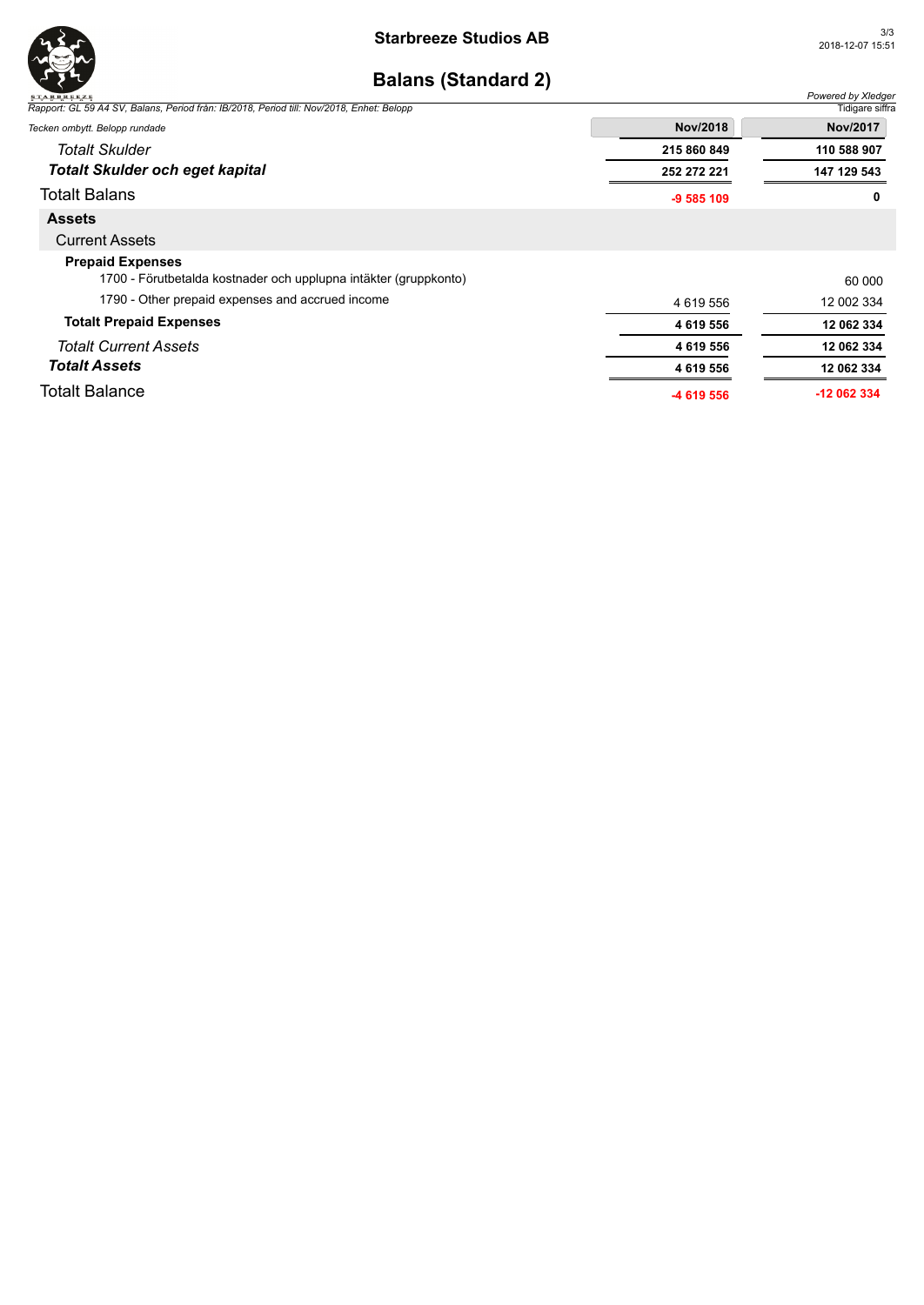

| <b>STARBREEZE</b><br>Rapport: GL 59 A4 SV, Balans, Period från: IB/2018, Period till: Nov/2018, Enhet: Belopp                   |                          | Powered by Xledger<br>Tidigare siffra |
|---------------------------------------------------------------------------------------------------------------------------------|--------------------------|---------------------------------------|
| Tecken ombytt. Belopp rundade                                                                                                   | Nov/2018                 | Nov/2017                              |
| Tillgångar                                                                                                                      |                          |                                       |
| Anläggningstillgångar                                                                                                           |                          |                                       |
| Immateriella anläggningstillgångar                                                                                              |                          |                                       |
| Koncessioner, patent, licenser, varumärken och liknande rättigheter                                                             |                          |                                       |
| 10605 - IP Rockhound aquired asset<br>10610 - Payday TV- Movie rights acquired asset                                            | 1 678 960                | 1 678 960                             |
| 10613 - PAYDAY-Franschise förvärvat av 505 GAMES                                                                                | 5 998 442<br>230 602 510 | 238 081 511                           |
| Totalt Koncessioner, patent, licenser, varumärken och liknande rättigheter                                                      | 238 279 912              | 239 760 471                           |
| Totalt Immateriella anläggningstillgångar                                                                                       |                          |                                       |
|                                                                                                                                 | 238 279 912              | 239 760 471                           |
| Anläggningstillgångar<br>Installationer, maskiner och inventarier                                                               |                          |                                       |
| 1220 - Equipment                                                                                                                | 24 9 24                  | 24 9 24                               |
| 1229 - Accumulated depreciation on equipment and tools                                                                          | $-24924$                 | -24 924                               |
| 1250 - Computers                                                                                                                | 26 131                   | 26 131                                |
| 1259 - Accumulated depreciation on computers                                                                                    | $-26131$                 | $-26131$                              |
| Totalt Installationer, maskiner och inventarier                                                                                 | 0                        | 0                                     |
| Totalt Anläggningstillgångar                                                                                                    | 0                        | $\mathbf{0}$                          |
| Finansiella anläggningstillgångar                                                                                               |                          |                                       |
| Investeringar i dotterbolag                                                                                                     |                          |                                       |
| 1311 - Participations in subsidiaries                                                                                           | 12 3 23                  |                                       |
| Totalt Investeringar i dotterbolag                                                                                              | 12 3 23                  | 0                                     |
| Investeringar i intresseföretag<br>1330 - Participations in associated companies                                                | 11 501 808               | 11 501 808                            |
| Totalt Investeringar i intresseföretag                                                                                          | 11 501 808               | 11 501 808                            |
| Obligationer och andra fordringar                                                                                               |                          |                                       |
| 1370 - Deferred tax asset (uppskjuten skatt)                                                                                    | 370 038                  | 8 216 038                             |
| Totalt Obligationer och andra fordringar                                                                                        | 370 038                  | 8 216 038                             |
| Totalt Finansiella anläggningstillgångar                                                                                        | 11 884 169               | 19 717 846                            |
| Totalt Anläggningstillgångar                                                                                                    | 250 164 081              | 259 478 317                           |
| Omsättningstillgångar                                                                                                           |                          |                                       |
| Fordringar                                                                                                                      |                          |                                       |
| Övriga fordringar                                                                                                               |                          |                                       |
| 1630 - Clearing account for taxes and charges (tax account)<br>1700 - Förutbetalda kostnader och upplupna intäkter (gruppkonto) | 73                       | 73                                    |
| 1790 - Other prepaid expenses and accrued income                                                                                | 11 572 640               | 14 674 091                            |
| Totalt Övriga fordringar                                                                                                        | 192 879<br>11 765 592    | 37 668                                |
|                                                                                                                                 |                          | 14 711 832                            |
| Kundfordringar<br>1500 - Accounts receivable                                                                                    | 4 740 943                | 9 338 699                             |
| 1560 - Accounts receivable, group companies                                                                                     | 938 698                  | 149 741                               |
| 16601 - Clearing Account Starbreeze AB                                                                                          | 193 247 285              | 193 247 285                           |
| 16602 - Clearing Account Starbreeze Studios AB                                                                                  | 3 278 312                | 3 278 312                             |
| 16603 - Clearing Account Starbreeze Publishing AB                                                                               | 168 741 814              | 123 506 434                           |
| 16608 - Clearing Account Starbreeze IP LUX 2 Sarl                                                                               | 18 186 689               | 16 727 959                            |
| <b>Totalt Kundfordringar</b>                                                                                                    | 389 133 740              | 346 248 430                           |
| <b>Totalt Fordringar</b>                                                                                                        | 400 899 332              | 360 960 262                           |
| Kassa och bank                                                                                                                  |                          |                                       |
| 1930 - Bank SEK                                                                                                                 | 773 860                  | 1808417                               |
| 1931 - Bank USD                                                                                                                 | 132 241                  | 26 928                                |
| 1935 - Bank USD manual reconciliation                                                                                           | 2041                     | 1877                                  |
| Totalt Kassa och bank                                                                                                           | 908 142                  | 1837222                               |
| Totalt Omsättningstillgångar                                                                                                    | 401 807 474              | 362 797 484                           |
| <b>Totalt Tillgångar</b>                                                                                                        | 651 971 555              | 622 275 801                           |
| Skulder och eget kapital                                                                                                        |                          |                                       |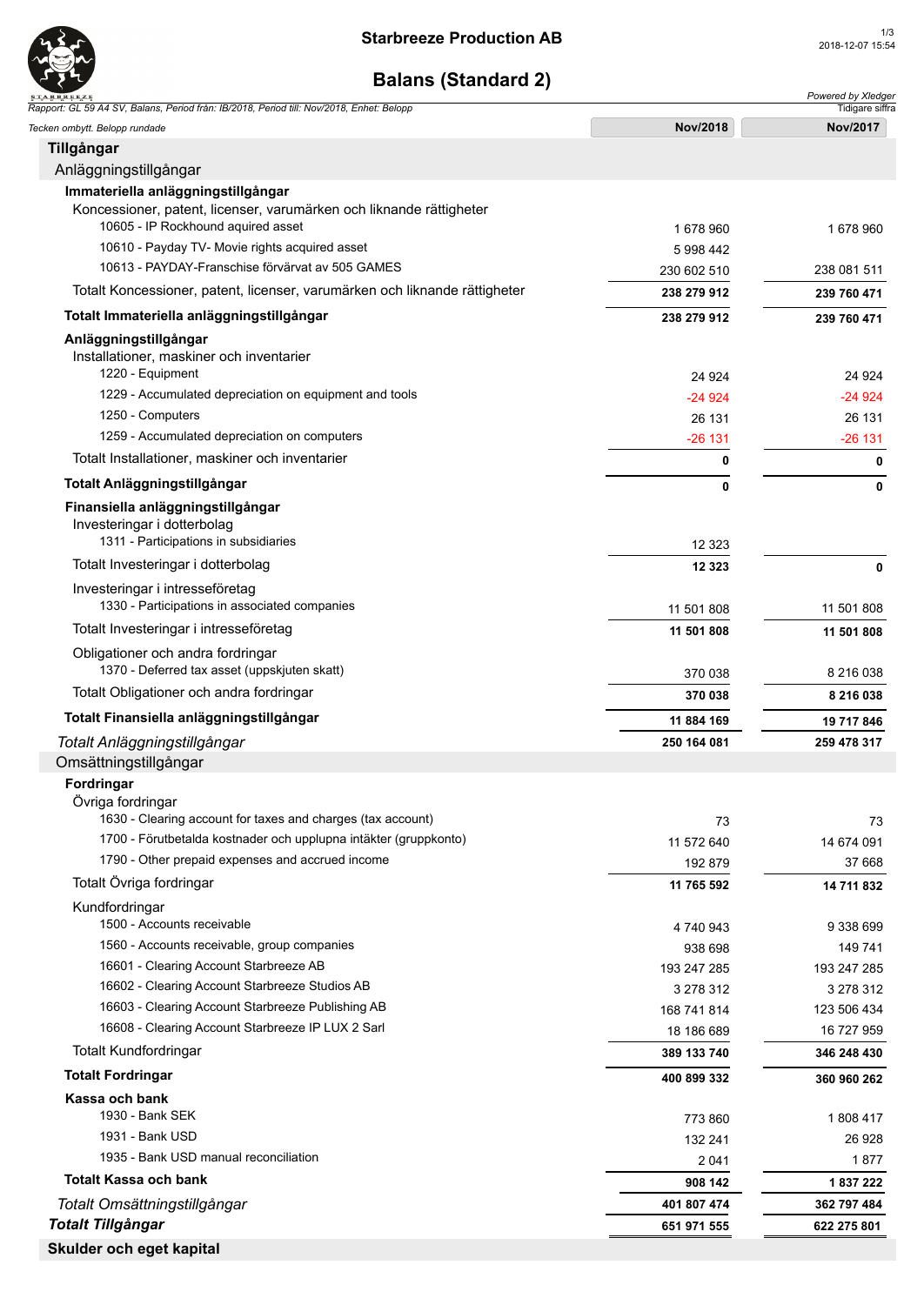

| <b>STARBREEZE</b><br>Rapport: GL 59 A4 SV, Balans, Period från: IB/2018, Period till: Nov/2018, Enhet: Belopp |             | Powered by Xledger<br>Tidigare siffra |
|---------------------------------------------------------------------------------------------------------------|-------------|---------------------------------------|
| Tecken ombytt. Belopp rundade                                                                                 | Nov/2018    | Nov/2017                              |
| Eget kapital                                                                                                  |             |                                       |
| Inbetalt aktiekapital                                                                                         |             |                                       |
| Företagskapital                                                                                               |             |                                       |
| 2081 - Share capital                                                                                          | 100 000     | 100 000                               |
| Totalt Företagskapital                                                                                        | 100 000     | 100 000                               |
| <b>Totalt Inbetalt aktiekapital</b>                                                                           | 100 000     | 100 000                               |
| <b>Balanserade vinstmedel</b>                                                                                 |             |                                       |
| Övrigt eget kapital                                                                                           |             |                                       |
| 2086 - Statutory reserve                                                                                      | 16 000      | 16 000                                |
| 2091 - Profit or loss carried forward                                                                         | 139 136 849 | 139 136 849                           |
| 2098 - Profit or loss from the previous year                                                                  | -10 123 837 | -2 260 171                            |
| Totalt Övrigt eget kapital                                                                                    | 129 029 012 | 136 892 678                           |
| <b>Totalt Balanserade vinstmedel</b>                                                                          | 129 029 012 | 136 892 678                           |
| <b>Totalt Eget kapital</b><br><b>Skulder</b>                                                                  | 129 129 012 | 136 992 678                           |
| Övriga långsiktiga skulder                                                                                    |             |                                       |
| Övriga långsiktiga skulder<br>2110 - Tax allocation reserves                                                  |             |                                       |
| Totalt Övriga långsiktiga skulder                                                                             | 0           | 0                                     |
|                                                                                                               |             |                                       |
| Totalt Övriga långsiktiga skulder                                                                             | 0           | 0                                     |
| Kortfristig skuld<br>Leverantörsskuld                                                                         |             |                                       |
| 2440 - Accounts payable - trade                                                                               | 3 807 926   | 721 651                               |
| 2460 - Accounts payable, group companies                                                                      | 21 712 421  | 20 678 809                            |
| 28601 - Clearing Account Starbreeze AB                                                                        | 412 460 872 | 389 546 563                           |
| 28602 - Clearing Account Starbreeze Studios AB                                                                | 15 668 200  | 15 668 200                            |
| 28603 - Clearing Account Starbreeze Publishing AB                                                             | 64 591 819  | 64 591 819                            |
| 28607 - Clearing Account Starbreeze LA Inc                                                                    |             |                                       |
| Totalt Leverantörsskuld                                                                                       | 518 241 238 | 491 207 042                           |
| Skattekostnad                                                                                                 |             |                                       |
| 2510 - Tax liabilities                                                                                        | -5 814 754  | -3 684 770                            |
| <b>Totalt Skattekostnad</b>                                                                                   | -5 814 754  | -3 684 770                            |
| Obetalda sociala kostnader                                                                                    |             |                                       |
| 2616 - Output VAT, margin scheme 25 %                                                                         | 1 907 297   |                                       |
| 2640 - Input VAT<br>2645 - Estimated input VAT on purchases from abroad                                       | $-22155$    |                                       |
| 2651 - Redovisningskonto för moms (reskontra).                                                                | -1 907 297  | $-3453806$                            |
| Totalt Obetalda sociala kostnader                                                                             | $-1094887$  |                                       |
| Övriga kortfristiga skulder                                                                                   | -1 117 042  | $-3453806$                            |
| 2990 - Other accrued expenses and deferred income                                                             | 527 029     | 1 214 657                             |
| Totalt Övriga kortfristiga skulder                                                                            | 527 029     | 1 214 657                             |
| <b>Totalt Kortfristig skuld</b>                                                                               | 511 836 471 | 485 283 123                           |
| <b>Totalt Skulder</b>                                                                                         | 511 836 471 | 485 283 123                           |
| <b>Totalt Skulder och eget kapital</b>                                                                        | 640 965 483 | 622 275 801                           |
| <b>Totalt Balans</b>                                                                                          | -11 006 072 | 0                                     |
| <b>Assets</b>                                                                                                 |             |                                       |
| <b>Current Assets</b>                                                                                         |             |                                       |
| <b>Prepaid Expenses</b>                                                                                       |             |                                       |
| 1700 - Förutbetalda kostnader och upplupna intäkter (gruppkonto)                                              | 11 572 640  | 14 674 091                            |
| 1790 - Other prepaid expenses and accrued income                                                              | 192 879     | 37 668                                |
| <b>Totalt Prepaid Expenses</b>                                                                                | 11 765 519  | 14 711 759                            |
| <b>Totalt Current Assets</b>                                                                                  | 11 765 519  | 14 711 759                            |
| <b>Totalt Assets</b>                                                                                          | 11 765 519  | 14 711 759                            |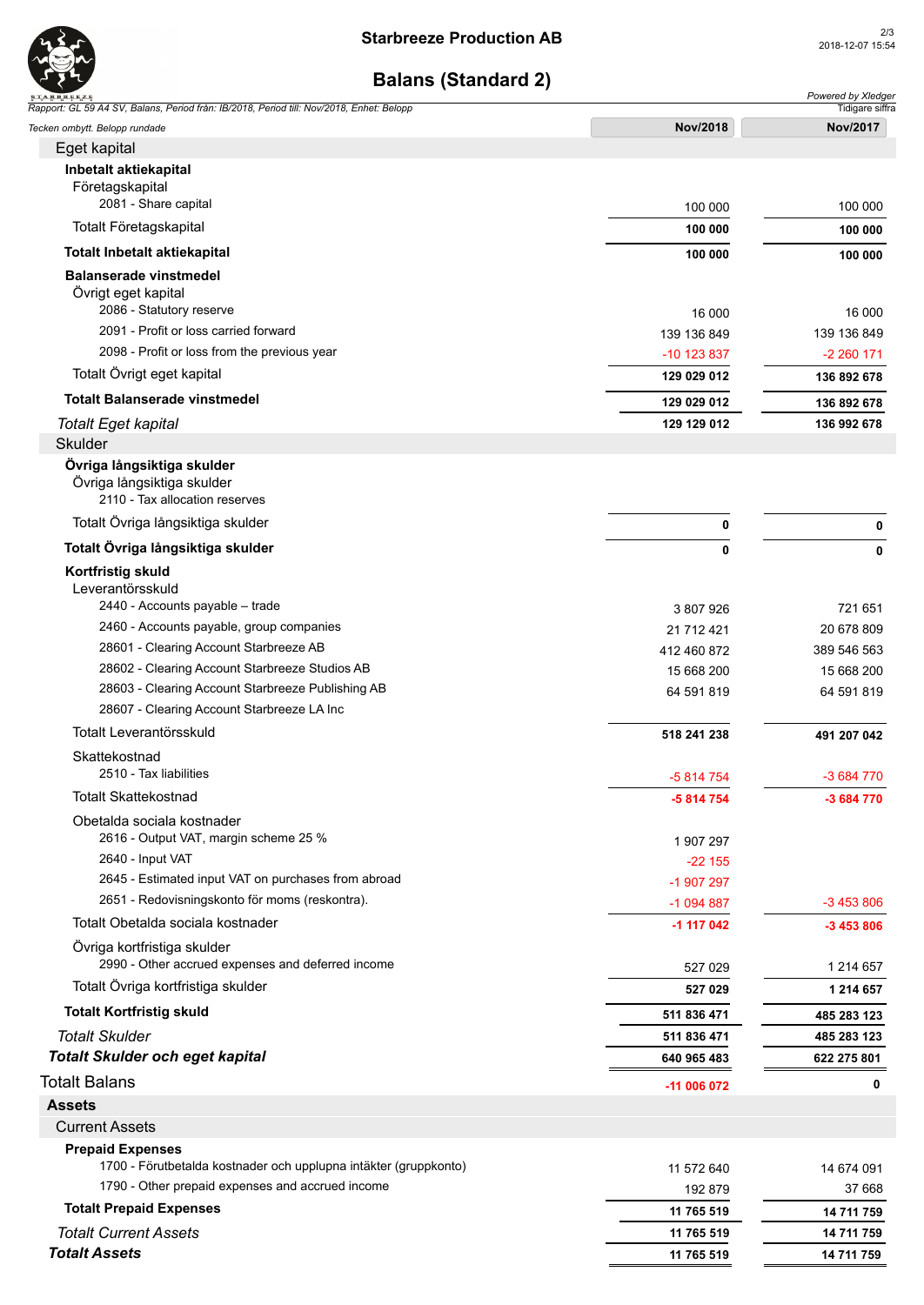

*Powered by Xledger*

### **Balans (Standard 2)**

*Rapport: GL 59 A4 SV, Balans, Period från: IB/2018, Period till: Nov/2018, Enhet: Belopp*

Tidigare siffra *Tecken ombytt. Belopp rundade* **Nov/2018 Nov/2017**  Totalt Balance **-11 765 519 -14 711 759**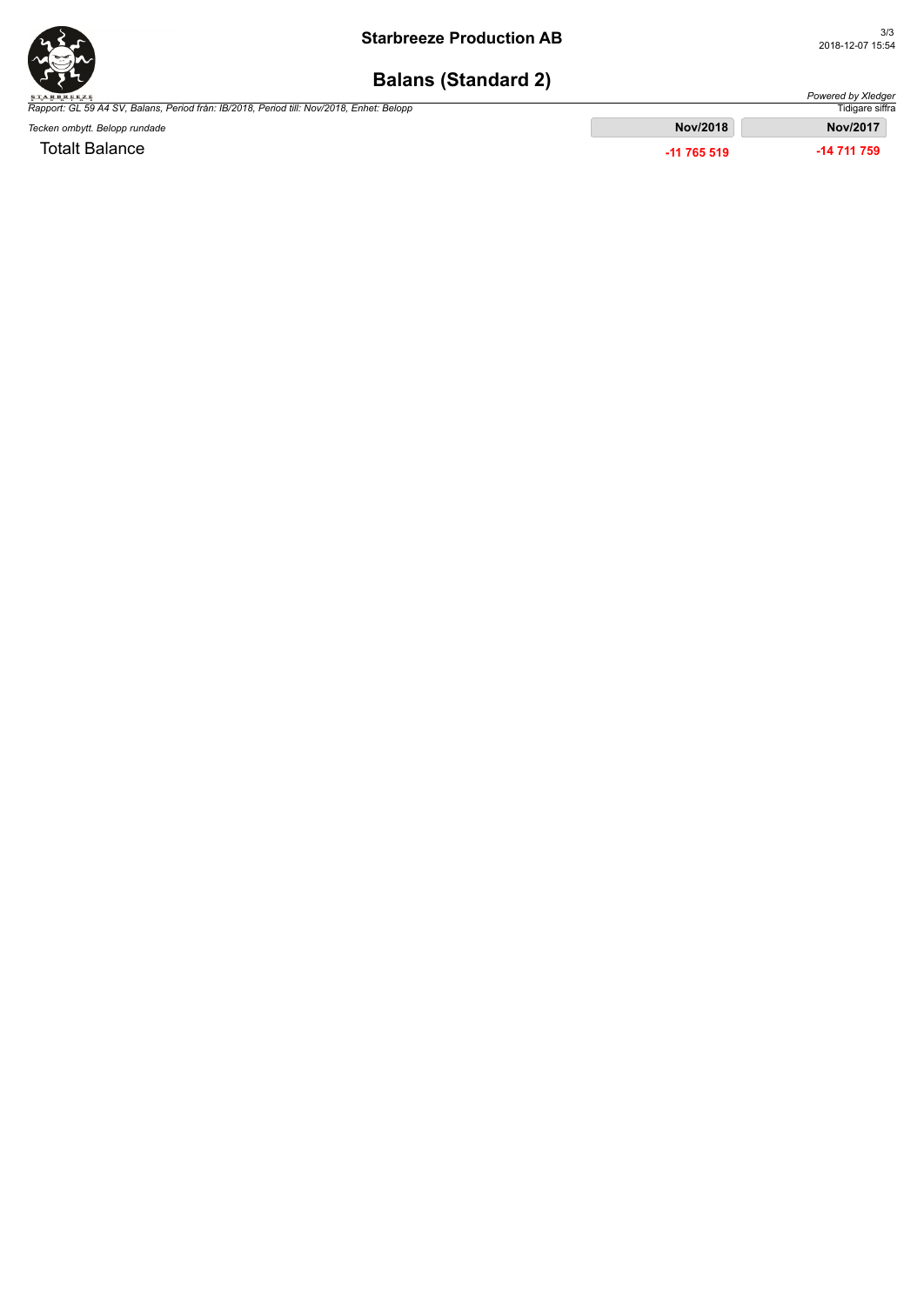

| <b>STARBREEZE</b><br>Rapport: GL 59 A4 SV, Balans, Period från: IB/2018, Period till: Nov/2018, Enhet: Belopp |             | Powered by Xledger<br>Tidigare siffra |
|---------------------------------------------------------------------------------------------------------------|-------------|---------------------------------------|
| Tecken ombytt. Belopp rundade                                                                                 | Nov/2018    | Nov/2017                              |
| Tillgångar                                                                                                    |             |                                       |
| Anläggningstillgångar                                                                                         |             |                                       |
| Immateriella anläggningstillgångar                                                                            |             |                                       |
| Koncessioner, patent, licenser, varumärken och liknande rättigheter                                           |             |                                       |
| 1040 - Licences OTWD Skybound                                                                                 | 6705158     | 6705158                               |
| 10604 - IP The Hunt aquired asset                                                                             | 2 518 440   | 2 518 440                             |
| 10609 - IP Retro aquired asset                                                                                | 4 276 282   | 4 887 179                             |
| 10615 - IP Storm aquired asset                                                                                |             | 1                                     |
| 10616 - Unreal engine                                                                                         | 11 857 097  |                                       |
| 10801 - Geminose Advances Royalty                                                                             | 64 189 069  | 64 189 069                            |
| 10802 - Raid Advanced Royalty                                                                                 | 4 612 972   | 15 757 608                            |
| 10803 - Dead by daylight Advanced Royalty                                                                     |             | 7 607 938                             |
| 10805 - John Wick Advances Royalty                                                                            |             | 3 0 26 0 05                           |
| 10806 - ElementTerra Advances Royalty                                                                         | 6 100 050   | 4 533 922                             |
| 10807 - "AntiSphere" Advances Royalty                                                                         |             | 2 005 281                             |
| 10808 - Deliver Us The Moon Advances Royalty                                                                  | 4 002 666   | 4 803 198                             |
| 10809 - Psychonauts Advanced Royalty                                                                          | 62 097 265  | 28 447 872                            |
| 10810 - System Shock 3 Advanced Royalty                                                                       | 68 145 195  | 25 763 404                            |
| 10811 - The Raft Advanced Royalty                                                                             | 3770357     | 4 471 999                             |
| 10812 - APE-X Advanced Royalty                                                                                | 1 697 050   | 2977484                               |
| 10813 - Golem Advanced Royalty                                                                                |             | 3 436 997                             |
| 10814 - White Helmets Advanced Royalty                                                                        |             | 2 204 954                             |
| 10815 - Hotel 666 Advanced Royalty                                                                            | 20 220 461  | 20 220 461                            |
| 10816 - Megalodon Fishing Advanced Royalty                                                                    | 3 112 562   | 2 989 029                             |
| 10817 - Perfect Balloon Advanced Royalty                                                                      | 3 473 065   | 3 473 065                             |
| 10818 - Keigu - An Origami Tale Advanced Royalty                                                              | 2 887 550   | 1928 444                              |
| 10819 - Inked Advanced Royalty                                                                                |             | 894 443                               |
| 10820 - 10Crowns Advanced Royalty                                                                             | 19 463 339  | 2 504 642                             |
| 10821 - Derek Carr QB Experience Advanced Royalty                                                             |             | 2 889 150                             |
| 10822 - Knightfall Experience Advanced Royalty                                                                | 4 329 871   | 1 704 757                             |
| 10823 - Dream Academy Advanced Royalty                                                                        | 2851389     | 1 0 1 9 7 0 8                         |
| 10824 - Cry of Fear Advanced Royalty                                                                          | 750 000     |                                       |
| 10826 - Hype Advanced Royatly                                                                                 | 4 903 335   |                                       |
| 10827 - Jousting Time dev.budget                                                                              | 664 298     |                                       |
| Totalt Koncessioner, patent, licenser, varumärken och liknande rättigheter                                    | 302 627 471 | 220 960 206                           |
| Totalt Immateriella anläggningstillgångar                                                                     | 302 627 471 | 220 960 206                           |
| Anläggningstillgångar                                                                                         |             |                                       |
| Installationer, maskiner och inventarier                                                                      |             |                                       |
| 1220 - Equipment                                                                                              | 162 384     | 162 384                               |
| 1229 - Accumulated depreciation on equipment and tools                                                        | -108 126    | $-53874$                              |
| Totalt Installationer, maskiner och inventarier                                                               | 54 258      | 108 510                               |
| Totalt Anläggningstillgångar                                                                                  | 54 258      | 108 510                               |
| Finansiella anläggningstillgångar                                                                             |             |                                       |
| Investeringar i dotterbolag<br>1311 - Participations in subsidiaries                                          | 12 3 23     |                                       |
| Totalt Investeringar i dotterbolag                                                                            | 12 3 23     | 0                                     |
| Obligationer och andra fordringar<br>1370 - Deferred tax asset (uppskjuten skatt)                             | 62 116 674  | 2 646 428                             |
| Totalt Obligationer och andra fordringar                                                                      | 62 116 674  | 2 646 428                             |
| Totalt Finansiella anläggningstillgångar                                                                      | 62 128 997  | 2 646 428                             |
| Totalt Anläggningstillgångar                                                                                  | 364 810 726 | 223 715 144                           |
| Omsättningstillgångar                                                                                         |             |                                       |

#### **Varulager**

1400 - Stock PD2 Crimewawe at Wendros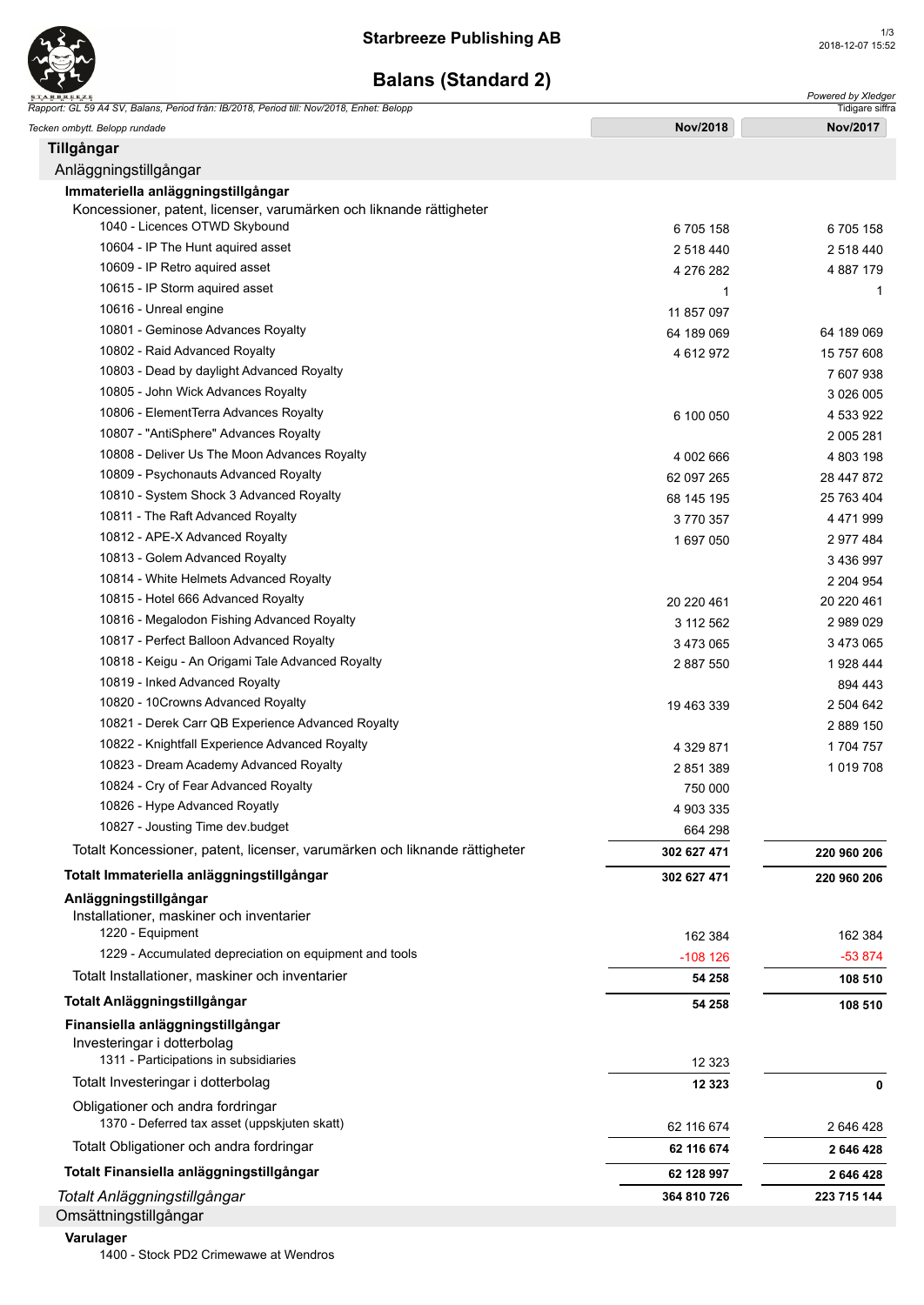

### **Starbreeze Publishing AB**

| <b>STARBREEZE</b><br>Rapport: GL 59 A4 SV, Balans, Period från: IB/2018, Period till: Nov/2018, Enhet: Belopp |                          | Powered by Xledger<br>Tidigare siffra |
|---------------------------------------------------------------------------------------------------------------|--------------------------|---------------------------------------|
| Tecken ombytt. Belopp rundade                                                                                 | Nov/2018                 | Nov/2017                              |
| 1684 - Current receivables from suppliers                                                                     | 1804 400                 | 1718495                               |
| <b>Totalt Varulager</b>                                                                                       | 1804 400                 | 1718 495                              |
| Fordringar                                                                                                    |                          |                                       |
| Övriga fordringar                                                                                             |                          |                                       |
| 1630 - Clearing account for taxes and charges (tax account)                                                   | 4 778                    | 4 778                                 |
| 1700 - Förutbetalda kostnader och upplupna intäkter (gruppkonto)                                              | 16 694 314               | 39 760 822                            |
| 1790 - Other prepaid expenses and accrued income                                                              | 3 228 496                | 3 627 400                             |
| 1791 - Skybound Royality OTWD                                                                                 | 15 215 471               | 10 653 825                            |
| Totalt Övriga fordringar                                                                                      | 35 143 060               | 54 046 825                            |
| Kundfordringar<br>1500 - Accounts receivable                                                                  |                          |                                       |
| 1560 - Accounts receivable, group companies                                                                   | 26 561 632<br>30 662 258 | 5 700 644<br>40 095 435               |
| 16600 - Cleraring Account Starbreeze Production AB                                                            | 64 591 819               | 64 591 819                            |
| 16601 - Clearing Account Starbreeze AB                                                                        | 75 700 000               | 75 700 000                            |
| 16604 - Clearing Account Starbreeze USA Inc                                                                   |                          |                                       |
| <b>Totalt Kundfordringar</b>                                                                                  | 197 515 709              | 186 087 898                           |
| <b>Totalt Fordringar</b>                                                                                      |                          |                                       |
| Kassa och bank                                                                                                | 232 658 769              | 240 134 723                           |
| 1930 - Bank SEK                                                                                               | 4 126 900                | 64 438 489                            |
| 1931 - Bank USD                                                                                               | 8 835 867                | 36 187 658                            |
| 1932 - Bank EUR                                                                                               | 6 047 402                | 4 162 488                             |
| 1939 - Nordea                                                                                                 | 3 976 498                | 20 000 000                            |
| <b>Totalt Kassa och bank</b>                                                                                  | 22 986 667               | 124 788 636                           |
| Totalt Omsättningstillgångar                                                                                  | 257 449 836              | 366 641 853                           |
| <b>Totalt Tillgångar</b>                                                                                      | 622 260 561              | 590 356 996                           |
| Skulder och eget kapital                                                                                      |                          |                                       |
| Eget kapital                                                                                                  |                          |                                       |
| Inbetalt aktiekapital                                                                                         |                          |                                       |
| Företagskapital                                                                                               |                          |                                       |
| 2081 - Share capital                                                                                          | 100 000                  | 100 000                               |
| Totalt Företagskapital                                                                                        | 100 000                  | 100 000                               |
| <b>Totalt Inbetalt aktiekapital</b>                                                                           | 100 000                  | 100 000                               |
| <b>Balanserade vinstmedel</b>                                                                                 |                          |                                       |
| Fond för värderingsskillnader                                                                                 |                          |                                       |
| 2151 - Accumulated excess amortisation of intangible fixed assets                                             | 3 3 5 2 5 7 9            | 3 3 5 2 5 7 9                         |
| Totalt Fond för värderingsskillnader                                                                          | 3 3 5 2 5 7 9            | 3 352 579                             |
| Övrigt eget kapital                                                                                           |                          |                                       |
| 2085 - Revaluation reserve                                                                                    | 56 100 000               | 56 100 000                            |
| 2091 - Profit or loss carried forward                                                                         | -56 099 415              | -56 099 415                           |
| 2093 - Shareholders contributions<br>2098 - Profit or loss from the previous year                             | 276 300 330              | 171 801 852                           |
|                                                                                                               | -86 436 803              | -77 359 640                           |
| Totalt Övrigt eget kapital                                                                                    | 189 864 112              | 94 442 798                            |
| <b>Totalt Balanserade vinstmedel</b>                                                                          | 193 216 691              | 97 795 377                            |
| Totalt Eget kapital                                                                                           | 193 316 691              | 97 895 377                            |
| <b>Skulder</b>                                                                                                |                          |                                       |
| Övriga långsiktiga skulder<br>Skulder till kreditinstitut                                                     |                          |                                       |
| 2331 - Bank overdraft 1                                                                                       | 149 148 864              | 103 761 932                           |
| <b>Totalt Skulder till kreditinstitut</b>                                                                     | 149 148 864              | 103 761 932                           |
| Övriga långsiktiga skulder                                                                                    |                          |                                       |
| 2392 - Long-term liabilities                                                                                  | 9 088 800                |                                       |
| Totalt Övriga långsiktiga skulder                                                                             | 9 088 800                | 0                                     |
| Totalt Övriga långsiktiga skulder                                                                             |                          |                                       |
|                                                                                                               | 158 237 664              | 103 761 932                           |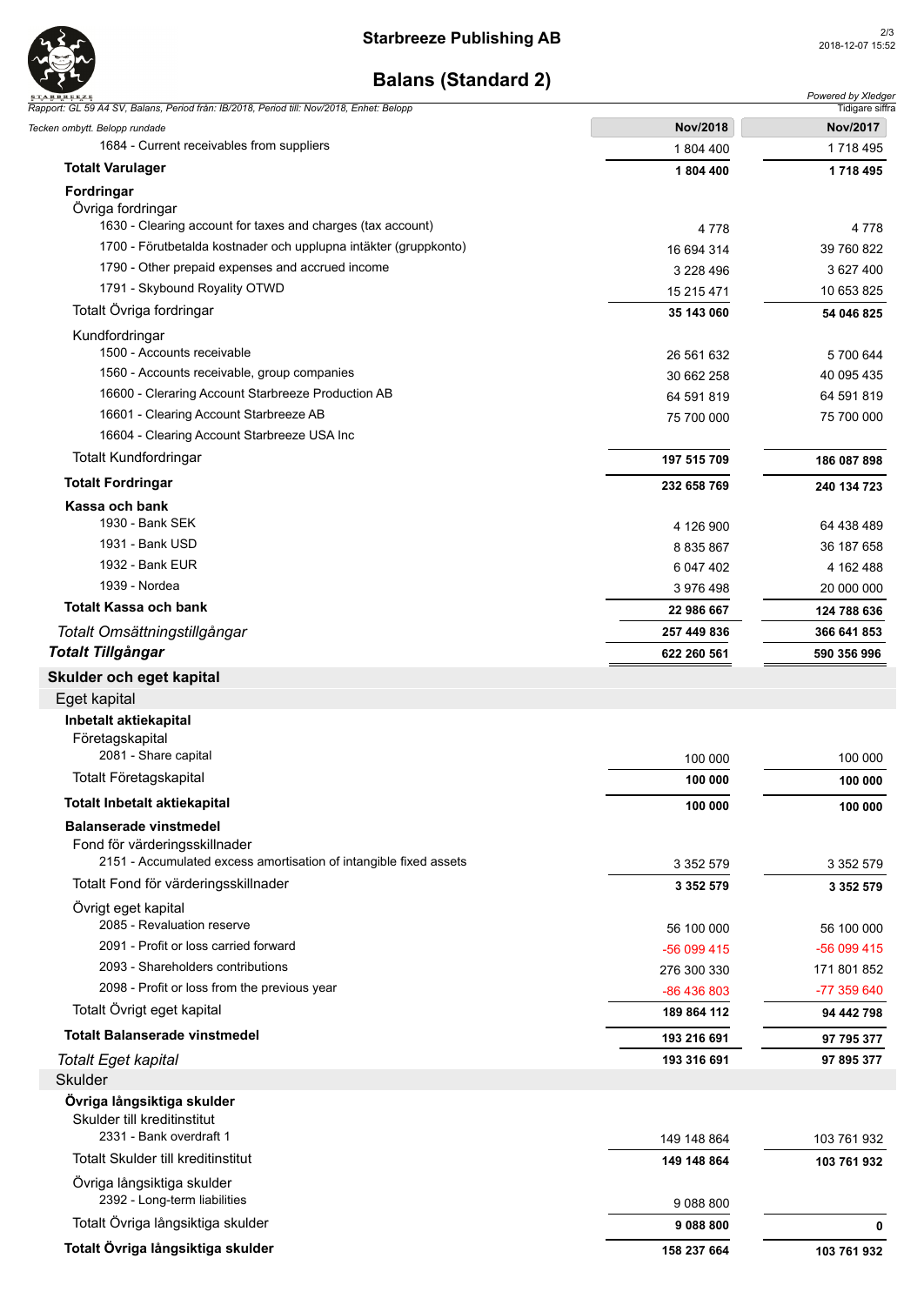

### **Starbreeze Publishing AB**

| <b>STARBREEZE</b><br>Rapport: GL 59 A4 SV, Balans, Period från: IB/2018, Period till: Nov/2018, Enhet: Belopp |               | Powered by Xledger<br>Tidigare siffra |
|---------------------------------------------------------------------------------------------------------------|---------------|---------------------------------------|
| Tecken ombytt. Belopp rundade                                                                                 | Nov/2018      | Nov/2017                              |
| <b>Kortfristig skuld</b>                                                                                      |               |                                       |
| Leverantörsskuld                                                                                              |               |                                       |
| 2440 - Accounts payable - trade                                                                               | 15 266 081    | 29 239 907                            |
| 2460 - Accounts payable, group companies                                                                      | 24 115 339    | 22 497 798                            |
| 28600 - Clearing Account Starbreeze Production AB                                                             | 168 741 814   | 123 506 435                           |
| 28601 - Clearing Account Starbreeze AB                                                                        | 20 618 342    | 42 689 779                            |
| 28602 - Clearing Account Starbreeze Studios AB                                                                | 20 581 952    | 20 581 952                            |
| 28604 - Clearing Account Starbreeze USA Inc                                                                   | 23 992 960    | 29 113 856                            |
| 28605 - Clearing Account Starbreeze IP LUX                                                                    | 32 265 240    | 29 677 290                            |
| 28606 - Clearing Account Starbreeze Paris                                                                     | 19 600 000    | 19 600 000                            |
| 28607 - Clearing Account Starbreeze LA Inc                                                                    | 15 319 265    | 14 090 529                            |
| 28608 - Clearing Account Starbreeze IP LUX 2 Sarl                                                             |               |                                       |
| Totalt Leverantörsskuld                                                                                       | 340 500 994   | 330 997 546                           |
| Obetalda sociala kostnader                                                                                    |               |                                       |
| 2610 - Output VAT, full rate                                                                                  | 108 592       | 0                                     |
| 2616 - Output VAT, margin scheme 25 %                                                                         | 1960880       | 0                                     |
| 2640 - Input VAT                                                                                              | $-666510$     |                                       |
| 2645 - Estimated input VAT on purchases from abroad                                                           | $-1960880$    | 0                                     |
| 2651 - Redovisningskonto för moms (reskontra).                                                                | -528 196      | -2 701 043                            |
| 2710 - Employee withholding taxes                                                                             | 42 954        |                                       |
| 2731 - Clearing account for statutory social security contributions and special payroll to                    | 50 586        |                                       |
| Totalt Obetalda sociala kostnader                                                                             | -992 574      | $-2701043$                            |
| Utdelning<br>2890 - Other current liabilities                                                                 |               |                                       |
| <b>Totalt Utdelning</b>                                                                                       | 0             | 0                                     |
| Ovriga kortfristiga skulder                                                                                   |               |                                       |
| 2420 - Advanced royalties                                                                                     | 65 055 504    | 45 219 313                            |
| 2920 - Accrued holiday pay                                                                                    | $-172758$     |                                       |
| 2921 - Accrued Social security contributions on holiday pay                                                   | $-54281$      |                                       |
| 2990 - Other accrued expenses and deferred income                                                             | 1 148 972     | 15 183 871                            |
| Totalt Övriga kortfristiga skulder                                                                            | 65 977 437    | 60 403 184                            |
| <b>Totalt Kortfristig skuld</b>                                                                               | 405 485 857   | 388 699 687                           |
| <b>Totalt Skulder</b>                                                                                         | 563 723 522   | 492 461 620                           |
| <b>Totalt Skulder och eget kapital</b>                                                                        | 757 040 213   | 590 356 996                           |
| <b>Totalt Balans</b>                                                                                          | 134 779 652   | 0                                     |
| <b>Assets</b>                                                                                                 |               |                                       |
| <b>Current Assets</b>                                                                                         |               |                                       |
| <b>Prepaid Expenses</b><br>1700 - Förutbetalda kostnader och upplupna intäkter (gruppkonto)                   | 16 694 314    | 39 760 822                            |
| 1790 - Other prepaid expenses and accrued income                                                              | 3 2 2 8 4 9 6 | 3 627 400                             |
| 1791 - Skybound Royality OTWD                                                                                 | 15 215 471    | 10 653 825                            |
| <b>Totalt Prepaid Expenses</b>                                                                                | 35 138 282    | 54 042 047                            |
| <b>Totalt Current Assets</b>                                                                                  | 35 138 282    | 54 042 047                            |
| <b>Totalt Assets</b>                                                                                          | 35 138 282    | 54 042 047                            |
| <b>Totalt Balance</b>                                                                                         |               |                                       |
|                                                                                                               | -35 138 282   | -54 042 047                           |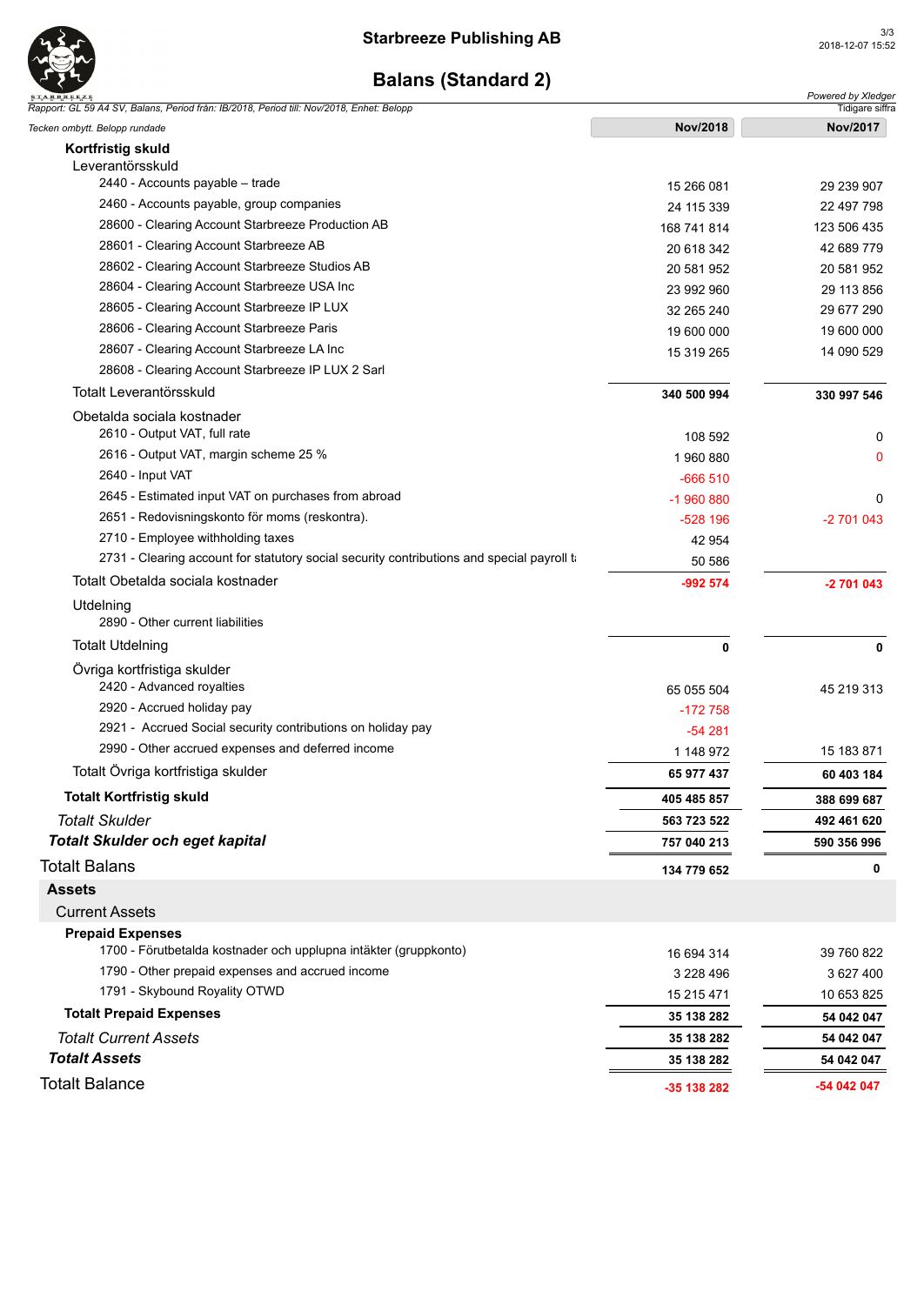

|            | Powered by Xledger<br>Tidigare siffra                                                                                                                                         |
|------------|-------------------------------------------------------------------------------------------------------------------------------------------------------------------------------|
| Nov/2018   | Nov/2017                                                                                                                                                                      |
|            |                                                                                                                                                                               |
|            |                                                                                                                                                                               |
|            |                                                                                                                                                                               |
|            |                                                                                                                                                                               |
|            | 12 700 378                                                                                                                                                                    |
|            | 12 700 378                                                                                                                                                                    |
| 2 496 965  | 12 700 378                                                                                                                                                                    |
|            |                                                                                                                                                                               |
|            | 4 885 721                                                                                                                                                                     |
|            | -508 725                                                                                                                                                                      |
| 13 065 311 | 11 301 280                                                                                                                                                                    |
| $-2253786$ | $-354480$                                                                                                                                                                     |
| 816 002    | 816 002                                                                                                                                                                       |
| $-297272$  | $-112826$                                                                                                                                                                     |
| 15 035 864 | 16 026 973                                                                                                                                                                    |
|            | 16 026 973                                                                                                                                                                    |
|            |                                                                                                                                                                               |
|            |                                                                                                                                                                               |
| 40 736 388 | 40 724 065                                                                                                                                                                    |
| 40 736 388 | 40 724 065                                                                                                                                                                    |
|            |                                                                                                                                                                               |
| 8 519 312  |                                                                                                                                                                               |
| 801 516    | 801 516                                                                                                                                                                       |
| 9 320 828  | 801 516                                                                                                                                                                       |
| 50 057 216 | 41 525 581                                                                                                                                                                    |
| 67 590 045 | 70 252 933                                                                                                                                                                    |
|            |                                                                                                                                                                               |
|            |                                                                                                                                                                               |
|            |                                                                                                                                                                               |
|            | 0                                                                                                                                                                             |
|            |                                                                                                                                                                               |
|            | $-1895$                                                                                                                                                                       |
| 21 910     | 10 000                                                                                                                                                                        |
|            | 313 393                                                                                                                                                                       |
|            | 638 831                                                                                                                                                                       |
| 193 581    | 448 261                                                                                                                                                                       |
| 215 491    | 1 408 590                                                                                                                                                                     |
|            |                                                                                                                                                                               |
| 157 238    |                                                                                                                                                                               |
|            | 1 536 994                                                                                                                                                                     |
|            |                                                                                                                                                                               |
|            |                                                                                                                                                                               |
|            | 1 536 994                                                                                                                                                                     |
| 14 727 705 | 2945584                                                                                                                                                                       |
|            |                                                                                                                                                                               |
|            | 1 567 097                                                                                                                                                                     |
|            | 16 159 108<br>159 107                                                                                                                                                         |
|            | 17 885 312                                                                                                                                                                    |
|            |                                                                                                                                                                               |
| 15 208 486 | 20 830 895                                                                                                                                                                    |
|            | 2 496 965<br>2 496 965<br>5 192 545<br>-1 486 937<br>15 035 864<br>44 725<br>44 725<br>163 270<br>54 000<br>14 137 707<br>14 512 214<br>361 175<br>72 524<br>2 357<br>436 055 |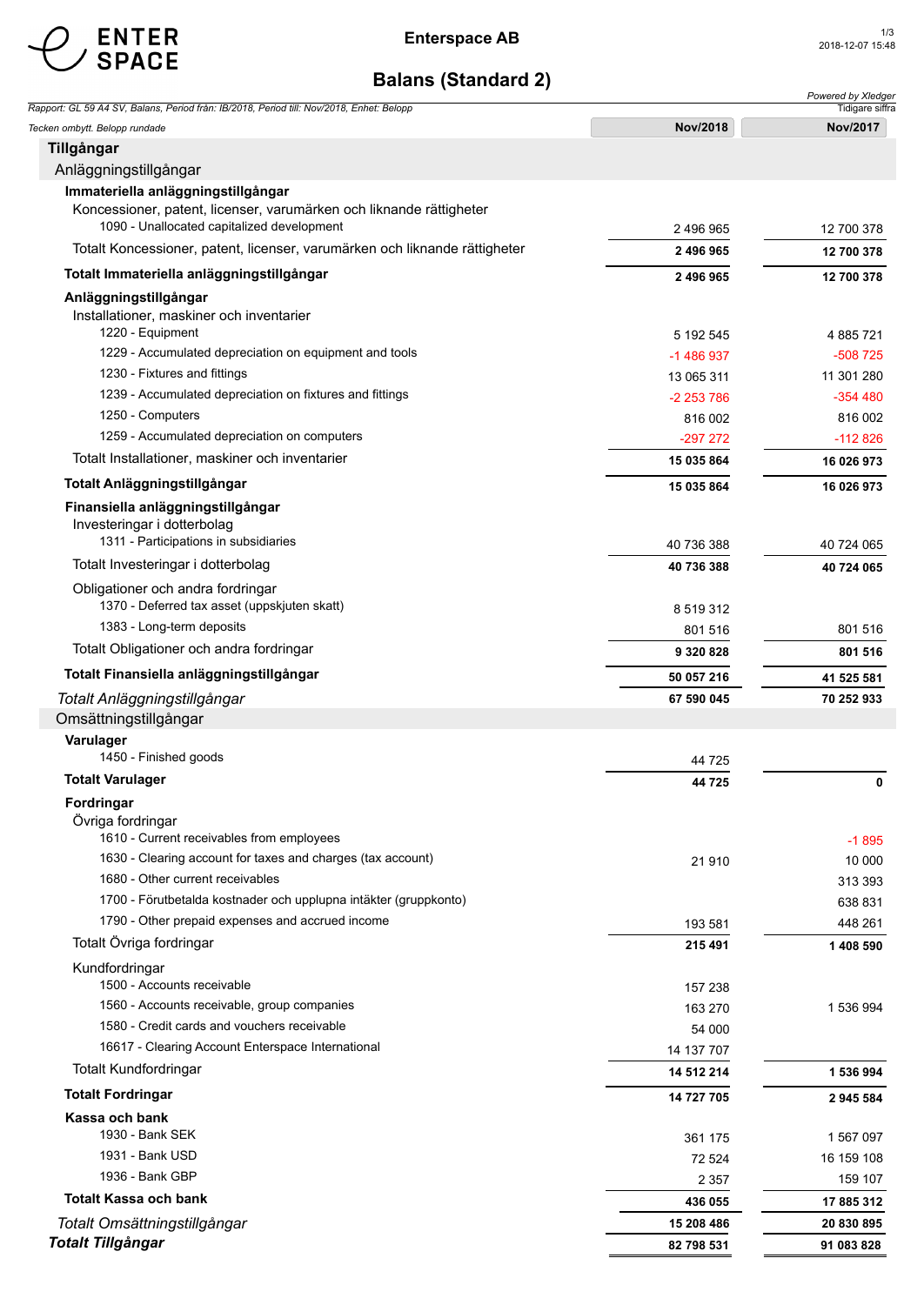

| Rapport: GL 59 A4 SV, Balans, Period från: IB/2018, Period till: Nov/2018, Enhet: Belopp   |            | Powered by Xledger<br>Tidigare siffra |
|--------------------------------------------------------------------------------------------|------------|---------------------------------------|
| Tecken ombytt. Belopp rundade                                                              | Nov/2018   | Nov/2017                              |
| Skulder och eget kapital                                                                   |            |                                       |
| Eget kapital                                                                               |            |                                       |
| Inbetalt aktiekapital                                                                      |            |                                       |
| Företagskapital                                                                            |            |                                       |
| 2081 - Share capital                                                                       | 86 650     | 86 650                                |
| Totalt Företagskapital                                                                     | 86 650     | 86 650                                |
| <b>Totalt Inbetalt aktiekapital</b>                                                        | 86 650     | 86 650                                |
| <b>Balanserade vinstmedel</b>                                                              |            |                                       |
| Övrigt eget kapital                                                                        |            |                                       |
| 2087 - Share premium reserve                                                               | 21 331 548 | 21 331 548                            |
| 2093 - Shareholders contributions                                                          | 36 513 958 |                                       |
| 2098 - Profit or loss from the previous year                                               | -7 450 714 | -6 635 404                            |
| Totalt Övrigt eget kapital                                                                 | 50 394 792 | 14 696 144                            |
| <b>Totalt Balanserade vinstmedel</b>                                                       | 50 394 792 | 14 696 144                            |
| <b>Totalt Eget kapital</b>                                                                 | 50 481 442 | 14 782 794                            |
| <b>Skulder</b>                                                                             |            |                                       |
| Övriga långsiktiga skulder                                                                 |            |                                       |
| Övriga långsiktiga skulder<br>2392 - Long-term liabilities                                 |            |                                       |
| Totalt Övriga långsiktiga skulder                                                          | 33 918 701 |                                       |
|                                                                                            | 33 918 701 | 0                                     |
| Totalt Övriga långsiktiga skulder                                                          | 33 918 701 | 0                                     |
| Kortfristig skuld                                                                          |            |                                       |
| Leverantörsskuld<br>2440 - Accounts payable - trade                                        | 453 497    | 1750997                               |
| 2460 - Accounts payable, group companies                                                   | 1 344 126  | 822 946                               |
| 28601 - Clearing Account Starbreeze AB                                                     |            | 21 050 000                            |
| Totalt Leverantörsskuld                                                                    | 1797622    | 23 623 943                            |
| Skattekostnad                                                                              |            |                                       |
| 2510 - Tax liabilities                                                                     | -41 663    |                                       |
| <b>Totalt Skattekostnad</b>                                                                | $-41663$   | 0                                     |
| Obetalda sociala kostnader                                                                 |            |                                       |
| 2610 - Output VAT, full rate                                                               | 111 811    |                                       |
| 2614 - Estimated output VAT on services supplied from abroad, full rate                    |            | 2 3 1 6                               |
| 2615 - Estimated output VAT on goods supplied from another EU member state, full ra        | 413        |                                       |
| 2616 - Output VAT, margin scheme 25 %                                                      | 35 979     |                                       |
| 2620 - Output VAT, reduced rate 1                                                          | 7911       |                                       |
| 2640 - Input VAT                                                                           | $-27467$   | -1                                    |
| 2641 - Input VAT debited                                                                   |            | -982                                  |
| 2645 - Estimated input VAT on purchases from abroad                                        | -36 393    |                                       |
| 2651 - Redovisningskonto för moms (reskontra).                                             | 40 256     | -1 706 921                            |
| 2710 - Employee withholding taxes                                                          | 80 198     | 176 567                               |
| 2731 - Clearing account for statutory social security contributions and special payroll to | 135 419    | 229 932                               |
| 2732 - Clearing account for special payroll tax                                            | 112 455    |                                       |
| 2941 - Estimated accrued statutory social security contribution                            | 88 609     | 107 791                               |
| Totalt Obetalda sociala kostnader                                                          | 549 192    | -1 191 298                            |
| Övriga kortfristiga skulder                                                                |            |                                       |
| 2821 - Current liabilities to employees                                                    | 6641       |                                       |
| 2920 - Accrued holiday pay                                                                 | 230 008    | 259 174                               |
| 2921 - Accrued Social security contributions on holiday pay                                | 72 268     | 62 249                                |
| 2990 - Other accrued expenses and deferred income                                          | 11 590 127 | 53 546 966                            |
| Totalt Övriga kortfristiga skulder                                                         | 11 899 044 | 53 868 389                            |
| <b>Totalt Kortfristig skuld</b>                                                            | 14 204 195 | 76 301 034                            |
| <b>Totalt Skulder</b>                                                                      | 48 122 896 | 76 301 034                            |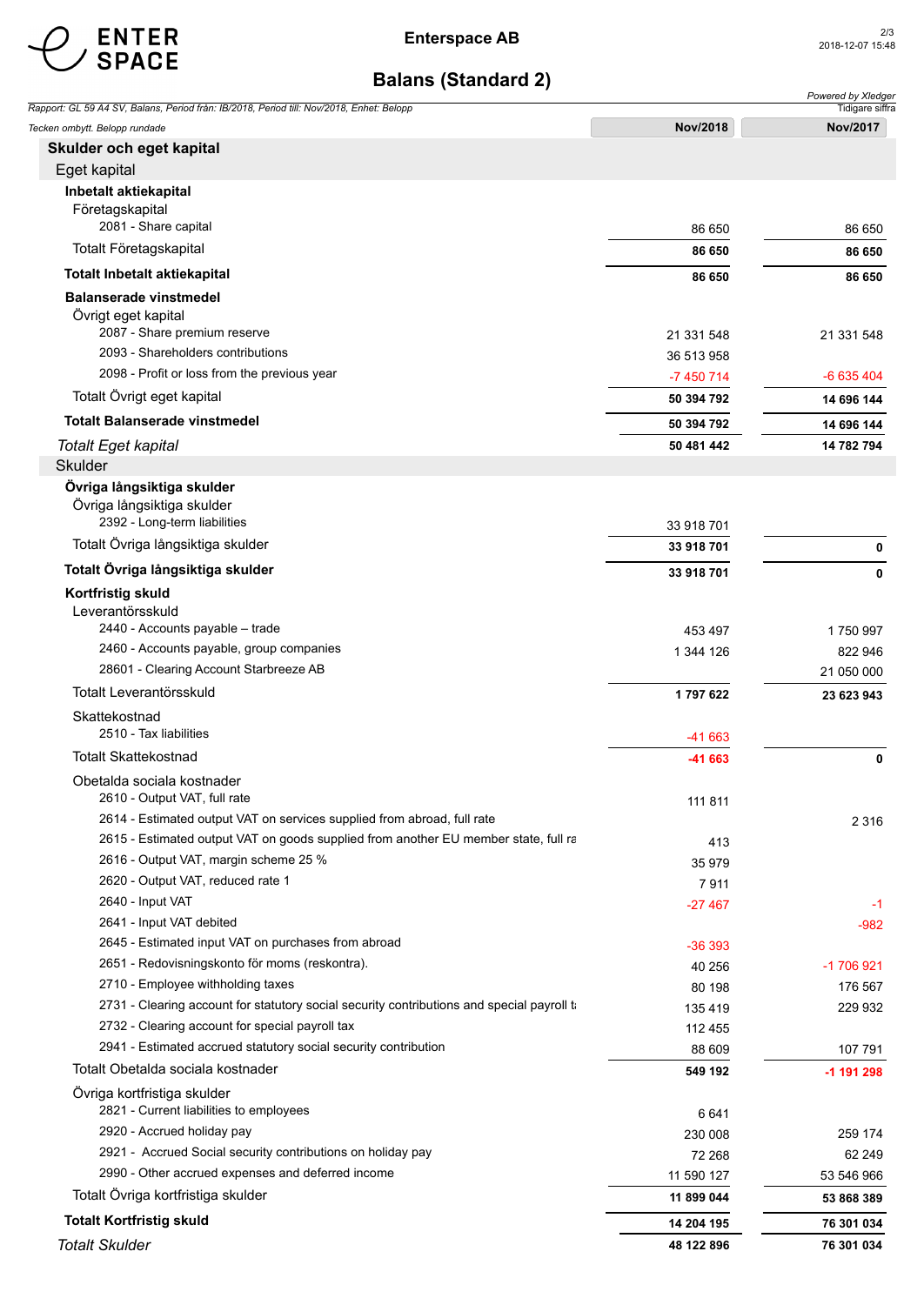

|                                                                                          |                 | Powered by Xledger |
|------------------------------------------------------------------------------------------|-----------------|--------------------|
| Rapport: GL 59 A4 SV, Balans, Period från: IB/2018, Period till: Nov/2018, Enhet: Belopp |                 | Tidigare siffra    |
| Tecken ombytt. Belopp rundade                                                            | <b>Nov/2018</b> | <b>Nov/2017</b>    |
| <b>Totalt Skulder och eget kapital</b>                                                   | 98 604 338      | 91 083 828         |
| <b>Totalt Balans</b>                                                                     | 15 805 807      | 0                  |
| <b>Assets</b>                                                                            |                 |                    |
| <b>Current Assets</b>                                                                    |                 |                    |
| <b>Prepaid Expenses</b>                                                                  |                 |                    |
| 1700 - Förutbetalda kostnader och upplupna intäkter (gruppkonto)                         |                 | 638 831            |
| 1790 - Other prepaid expenses and accrued income                                         | 193 581         | 448 261            |
| <b>Totalt Prepaid Expenses</b>                                                           | 193 581         | 1 087 092          |
| <b>Totalt Current Assets</b>                                                             | 193 581         | 1 087 092          |
| <b>Totalt Assets</b>                                                                     | 193 581         | 1 087 092          |
| <b>Totalt Balance</b>                                                                    | -193 581        | $-1087092$         |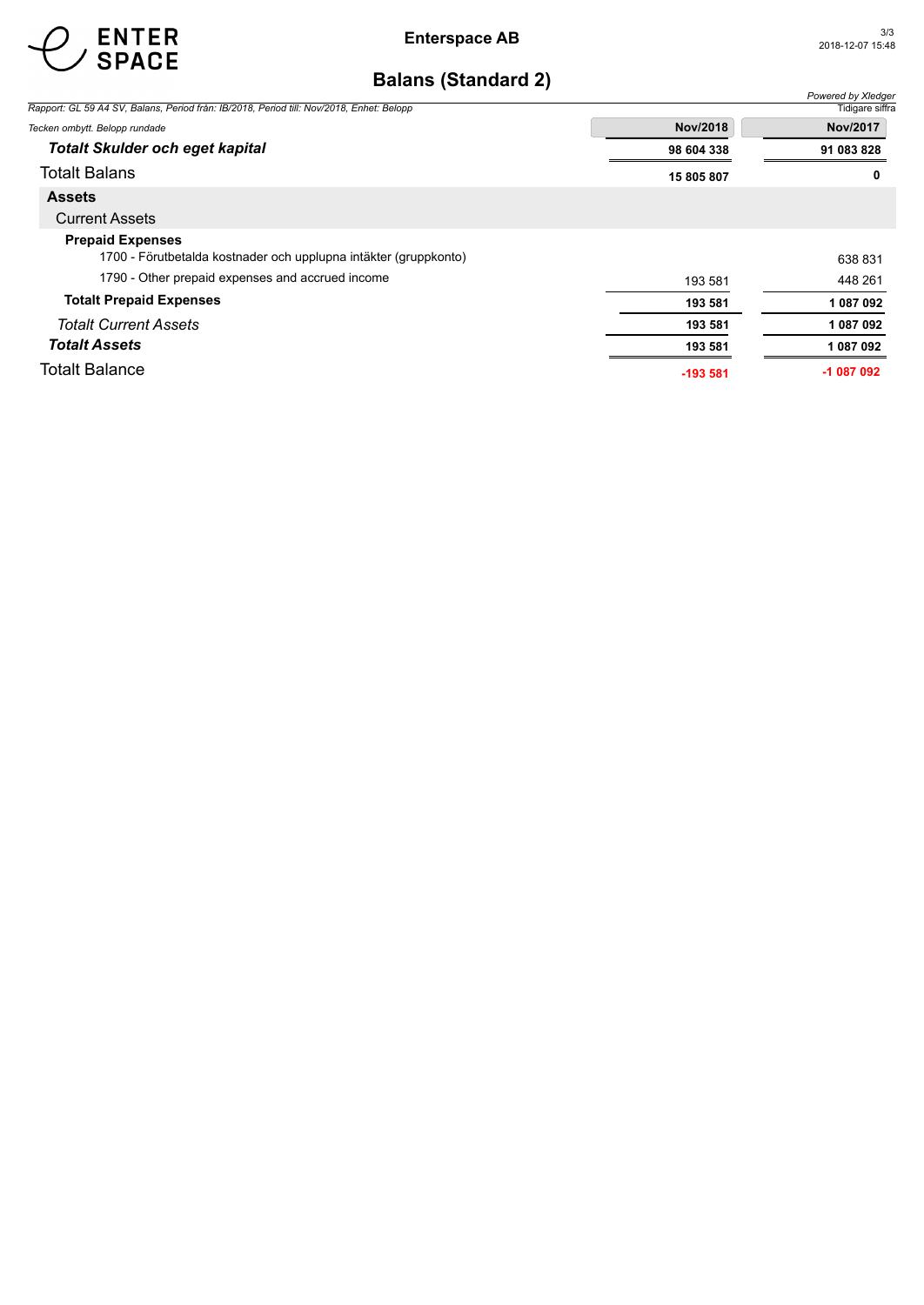

| Rapport: GL 59 A4 SV, Balans, Period från: IB/2018, Period till: Nov/2018, Enhet: Belopp |             | Powered by Xledger<br>Tidigare siffra |
|------------------------------------------------------------------------------------------|-------------|---------------------------------------|
| Tecken ombytt. Belopp rundade                                                            | Nov/2018    | Nov/2017                              |
| Tillgångar                                                                               |             |                                       |
| Anläggningstillgångar                                                                    |             |                                       |
| Anläggningstillgångar                                                                    |             |                                       |
| Installationer, maskiner och inventarier                                                 |             |                                       |
| 1220 - Equipment                                                                         | 35 408 166  | 707838                                |
| 1228 - Accumulated write-downs of equipment and tools                                    | -19 078 858 |                                       |
| 1229 - Accumulated depreciation on equipment and tools                                   | -4 174 371  |                                       |
| 1230 - Fixtures and fittings                                                             | 39 967 455  | 4 505 138                             |
| 1238 - Accumulated write-downs of fixtures and fittings                                  | -21 182 371 |                                       |
| 1239 - Accumulated depreciation on fixtures and fittings                                 | -5 290 021  |                                       |
| 1250 - Computers                                                                         |             | 4 104 866                             |
| Totalt Installationer, maskiner och inventarier                                          | 25 650 000  | 9 317 842                             |
| Totalt Anläggningstillgångar                                                             | 25 650 000  | 9 317 842                             |
| Finansiella anläggningstillgångar                                                        |             |                                       |
| Investeringar i dotterbolag<br>1311 - Participations in subsidiaries                     |             |                                       |
|                                                                                          | 12 3 23     |                                       |
| Totalt Investeringar i dotterbolag                                                       | 12 3 23     | 0                                     |
| Obligationer och andra fordringar                                                        |             |                                       |
| 1370 - Deferred tax asset (uppskjuten skatt)                                             | 11 008 784  |                                       |
| Totalt Obligationer och andra fordringar                                                 | 11 008 784  | 0                                     |
| Totalt Finansiella anläggningstillgångar                                                 | 11 021 107  | 0                                     |
| Totalt Anläggningstillgångar                                                             | 36 671 107  | 9 317 842                             |
| Omsättningstillgångar                                                                    |             |                                       |
| Fordringar                                                                               |             |                                       |
| Övriga fordringar<br>1630 - Clearing account for taxes and charges (tax account)         |             |                                       |
| 1680 - Other current receivables                                                         | 450 112     |                                       |
| 1700 - Förutbetalda kostnader och upplupna intäkter (gruppkonto)                         | 44 769      | 44 769<br>17 017 989                  |
| 1790 - Other prepaid expenses and accrued income                                         | 483 927     | 577 351                               |
| Totalt Övriga fordringar                                                                 |             |                                       |
|                                                                                          | 978 808     | 17 640 109                            |
| Kundfordringar<br>1500 - Accounts receivable                                             | 996 657     |                                       |
| 1580 - Credit cards and vouchers receivable                                              | 24 643      |                                       |
| <b>Totalt Kundfordringar</b>                                                             | 1 021 300   | 0                                     |
|                                                                                          |             |                                       |
| <b>Totalt Fordringar</b>                                                                 | 2 000 108   | 17 640 109                            |
| Kassa och bank<br>1930 - Bank SEK                                                        |             |                                       |
| 1931 - Bank USD                                                                          | 139 197     | 7 284 318                             |
| Totalt Kassa och bank                                                                    | 1930326     | 17 674 233                            |
|                                                                                          | 2 069 523   | 24 958 550                            |
| Totalt Omsättningstillgångar                                                             | 4 069 631   | 42 598 659                            |
| <b>Totalt Tillgångar</b>                                                                 | 40 740 738  | 51 916 501                            |
| Skulder och eget kapital                                                                 |             |                                       |
| Eget kapital                                                                             |             |                                       |
| Inbetalt aktiekapital                                                                    |             |                                       |
| Företagskapital<br>2081 - Share capital                                                  | 50 000      | 50 000                                |
| Totalt Företagskapital                                                                   |             |                                       |
|                                                                                          | 50 000      | 50 000                                |
| <b>Totalt Inbetalt aktiekapital</b>                                                      | 50 000      | 50 000                                |
| <b>Balanserade vinstmedel</b>                                                            |             |                                       |
| Övrigt eget kapital<br>2093 - Shareholders contributions                                 | 40 674 065  | 40 674 065                            |
| 2098 - Profit or loss from the previous year                                             | -13 641 018 | -8 513 935                            |
| Totalt Övrigt eget kapital                                                               | 27 033 047  | 32 160 130                            |
|                                                                                          |             |                                       |